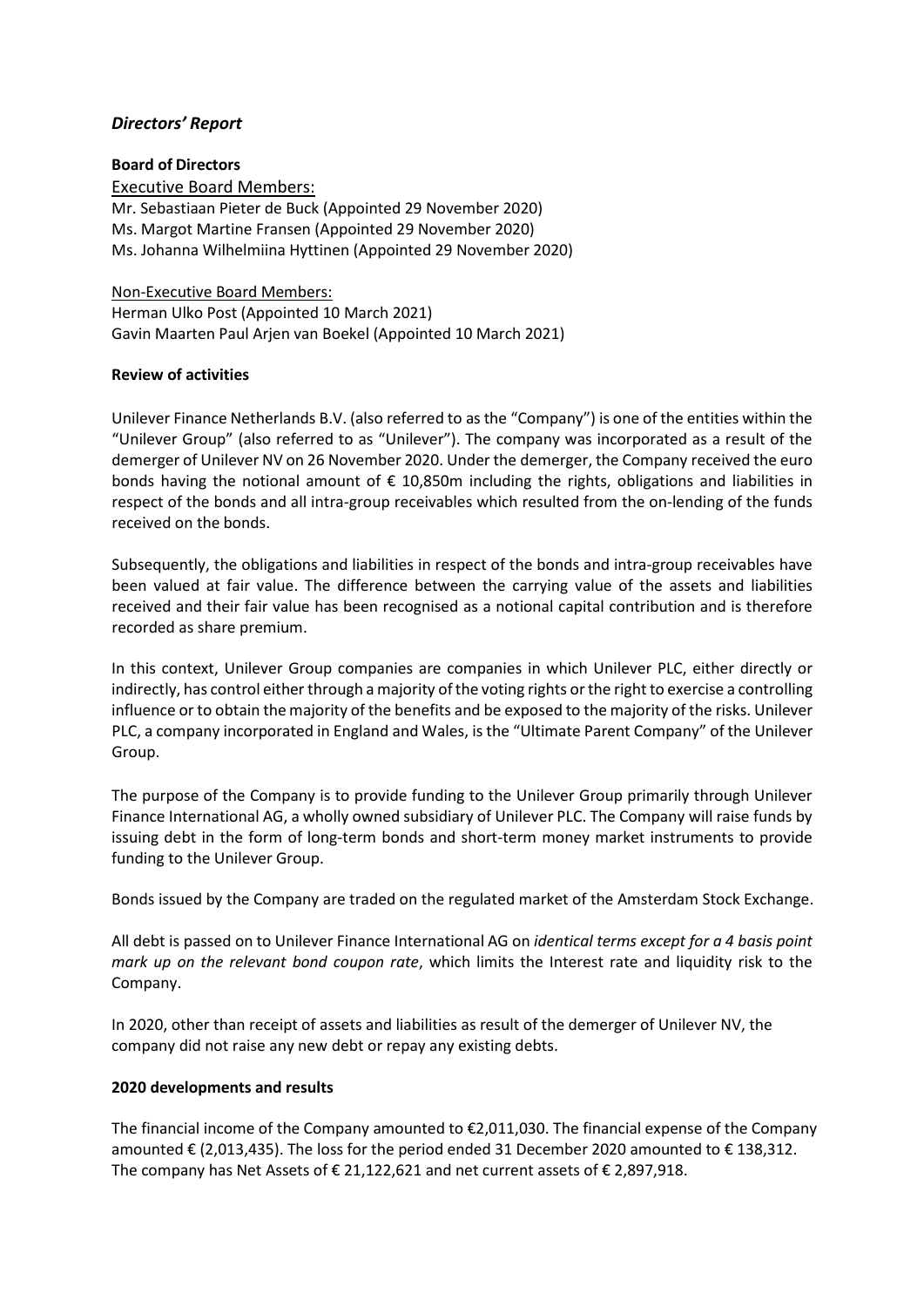Solvency and liquidity ratios do not give rise to any concerns with respect to the going concern of the company in the current year. The Company is highly dependent on the performance of the Unilever Group. The Unilever Group has provided suitable disclosures of the impact of COVID 19 virus on its business in its Annual Report for year 2020. The pandemic has limited impact on the overall business of Unilever Group. The uncertainties relating to COVID 19 virus currently do not result in any identified conditions or events that may cast significant risk to the Company.

The Company does not employ any staff. This is not expected to change in 2021.

The financing activities are fully dependent on developments and funding needs within the Unilever group. No significant change in the business of the Company has taken place during the period or is expected to in the immediately foreseeable future.

The rendering of services by the service companies of the Unilever Group to the Company will be continued as deemed necessary.

## **Risk management and internal controls**

Within the Unilever Group a single overall control framework is in place, which is designed to manage rather than eliminate the risk of failure to achieve business objectives and only provides reasonable and not absolute assurance against material misstatement or loss. Management of the Company is responsible for the application of, adherence to and safeguarding of internal systems for risk management.

The policy of the Company is to provide funding at fixed ratesto the Unilever Group, primarily through Unilever Finance International AG on identical terms except for a 4 basis point mark up on the relevant bond coupon rate.

The Directors consider the risk appetite of the Company to be low on account of the back-to-back nature of the Company's financing activities with the Unilever Group. Further reference is made to note 11 on page 19 where the risks are discussed.

The Board is of the opinion that the risk management and internal control framework has operated as intended in year 2020. In year 2020 there have not been any risks or circumstances with a significant impact on the company. The control framework is continuously monitored and adjusted where needed.

## **Code of Conduct**

The company adopts Unilever Group Code of Business Principles that sets non-negotiable standards of expected behaviour from anyone conducting business on behalf of the company. Assurance of compliance with Code of Business Principles is obtained on an annual basis from anyone acting on behalf of the company.

## **Fraud Risk Assessment**

During year 2020, nothing has come to the attention of the board to suggest any material misstatement with respect to suspected or actual fraud which override the Internal controls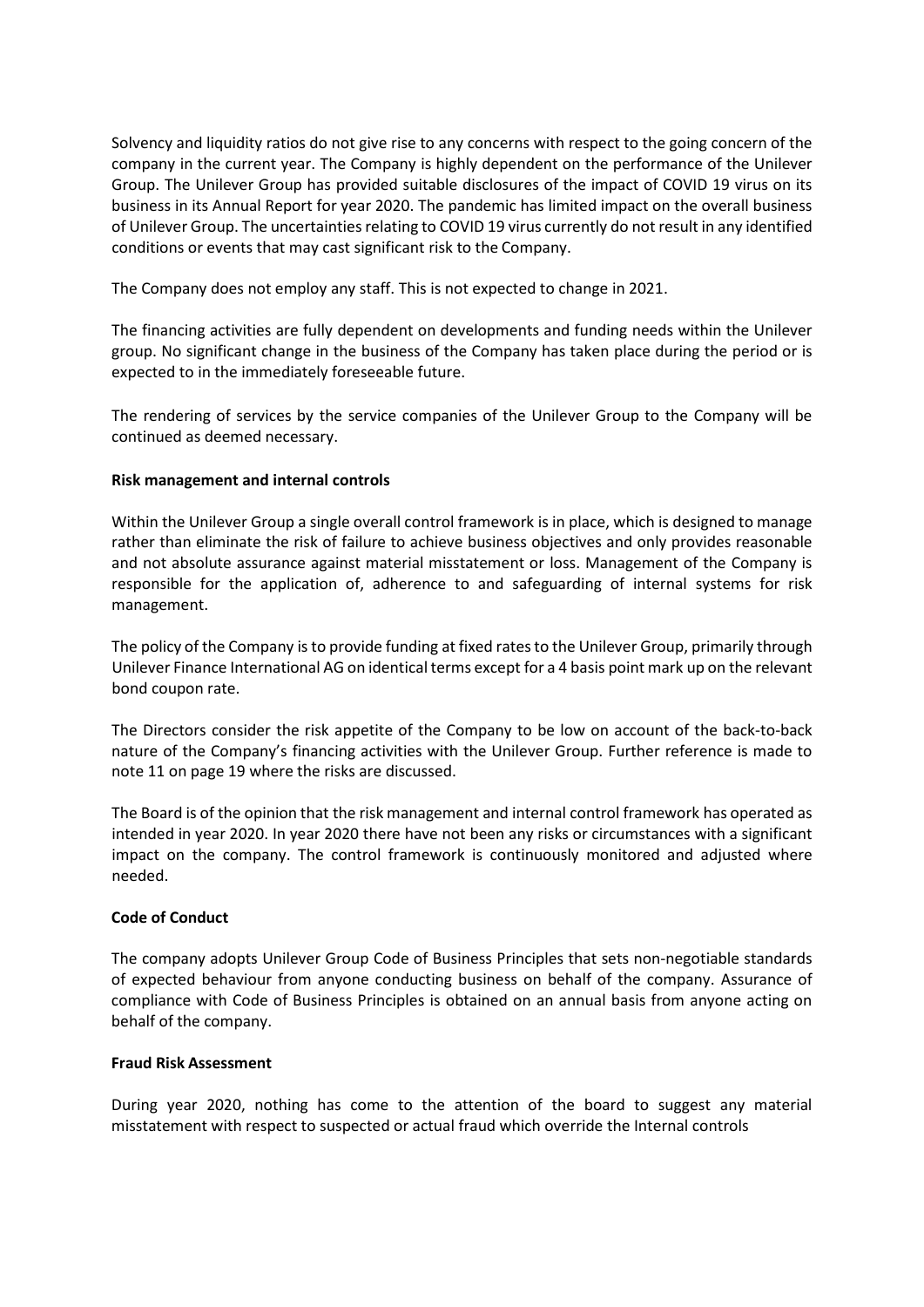#### **Sustainable development**

Sustainable development is rooted in the General Business Principles of all Unilever companies. For a detailed report on the sustainability and safety performance of the Company, please refer to the Sustainability report that can be found on [www.unilever.com/sustainable-living.](http://www.unilever.com/sustainable-living)

## **Research and Development**

The Company does not perform research and development activities.

#### **Information Systems Security**

Since operations are increasingly dependent on IT systems, Unilever Group has a set of IT security standards to monitor and protect systems and information. Management of the Company is responsible for application of, adherence to and safeguarding of internal systems for risk management.

#### **Diversity & Inclusion**

The Company operates under the diversity and inclusion practices and policies of the Unilever Group. Unilever group is committed to contribute to a fairer, more socially inclusive world. Unilever aim to achieve an equitable and inclusive culture by eliminating any bias and discrimination in our practices and policies. Unilever believes that a completely inclusive place to work will make us a stronger, better business. Unilever takes a holistic approach making sure people feel welcome and are treated fairly at Unilever, regardless of their race, gender, gender identity, age, sexual orientation, religion or experience. The company employs no staff but has management board, hence practical application of these practices and policies is limited

The Directors confirm that the financial statements provide a true and fair view of Company's position and performance. The management report provides a true and fair view and the significant risks and uncertainties to which the Company is exposed have been described.

## **Outlook for 2021**

The company intends to activate its debt issuance program in year 2021. Depending upon the funding requirements of the Unilever Group, the company will raise funds through long term bonds and short term money market borrowing instruments.

On behalf of the Board of Directors

Date: 29 April 2021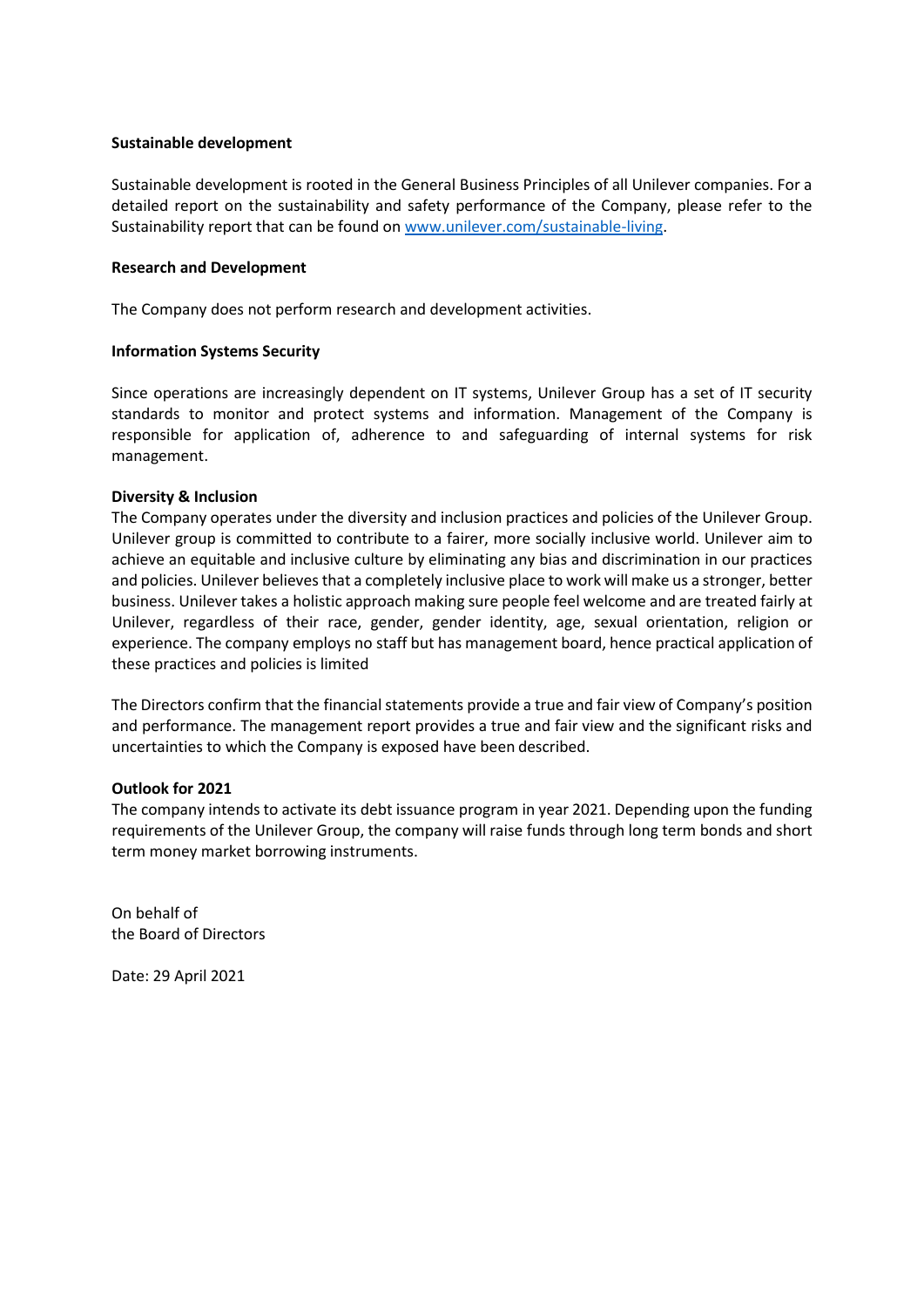# Financial Statements

## Balance sheet as at 31 December 2020 (before proposed appropriation of net result)

|                                            | <b>Notes</b>   | 2020<br>€'000 |
|--------------------------------------------|----------------|---------------|
| <b>Fixed Assets</b>                        |                |               |
| <b>Financial fixed assets</b>              | $\overline{2}$ | 11,194,059    |
| <b>Current assets</b>                      |                |               |
| <b>Current receivables</b>                 | 3              | 580,168       |
| Cash and cash equivalents                  |                | 0             |
| <b>Total assets</b>                        |                | 11,774,227    |
| Shareholder's equity                       | 4              |               |
| Issued share capital                       |                | 0             |
| Share premium                              |                | 21,261        |
| Unappropriated Profit/(loss)               |                | (138)         |
|                                            |                | 21,123        |
| <b>Non-current liabilities</b>             | 5              | 11,169,715    |
| <b>Deferred Tax Liabilities</b>            |                | 6,120         |
| <b>Current liabilities</b>                 | 6              | 577,269       |
| Total shareholder's equity and liabilities |                | 11,774,227    |

The notes are an integral part of these financial statements.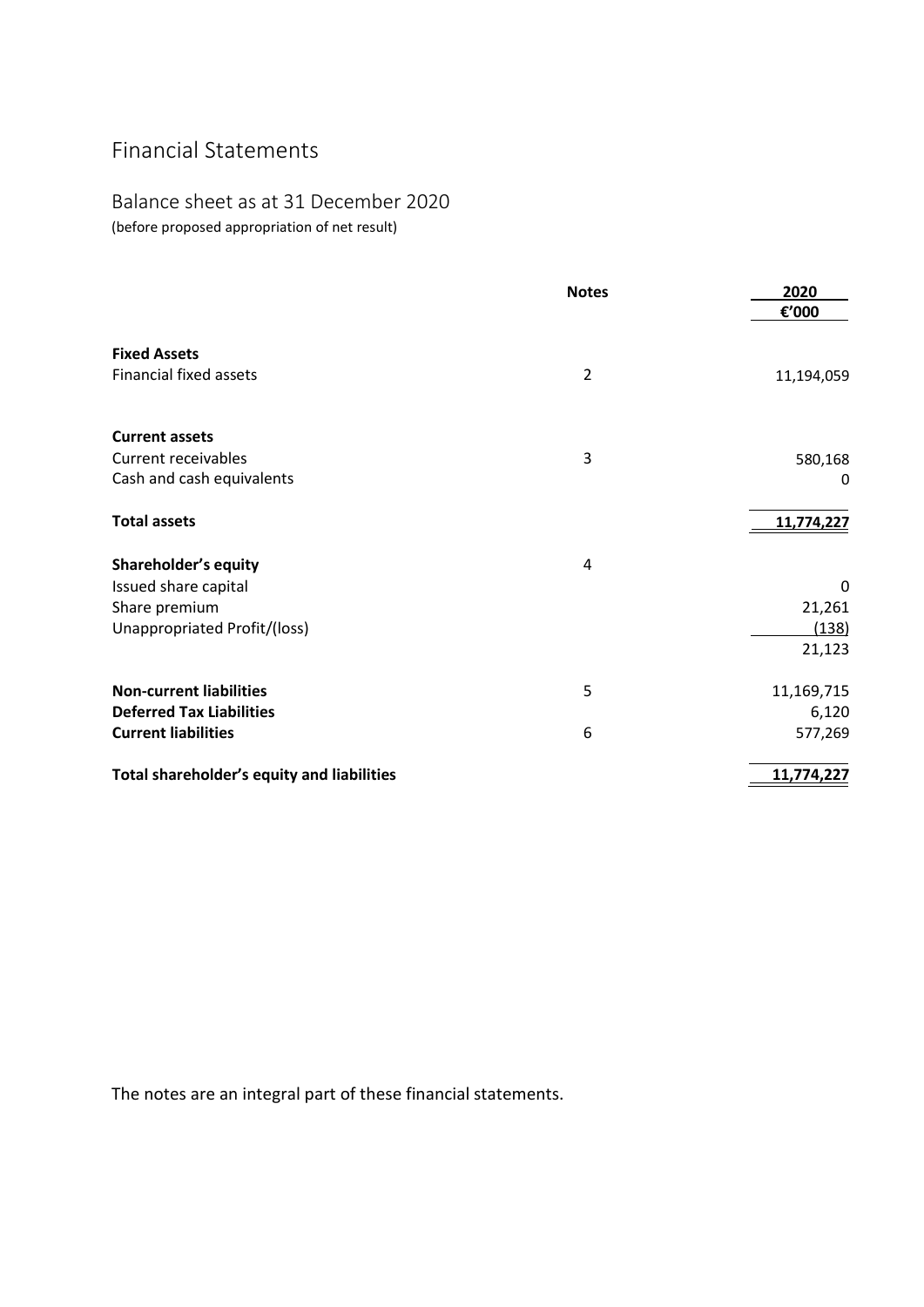## *Profit and Loss Account for the period ended 31 December 2020*

|                          | <b>Notes</b> | 2020<br>€'000 |
|--------------------------|--------------|---------------|
| Financial income         | 7            | 2,011         |
| Financial expenses       | 8            | (2,013)       |
| Financial result         |              | (2)           |
| Operating expenses       | 9            | (205)         |
| <b>Result before tax</b> |              | (207)         |
| Tax on result            | 10           | 69            |
| <b>Result after tax</b>  |              | (138)         |

The notes are an integral part of these financial statements.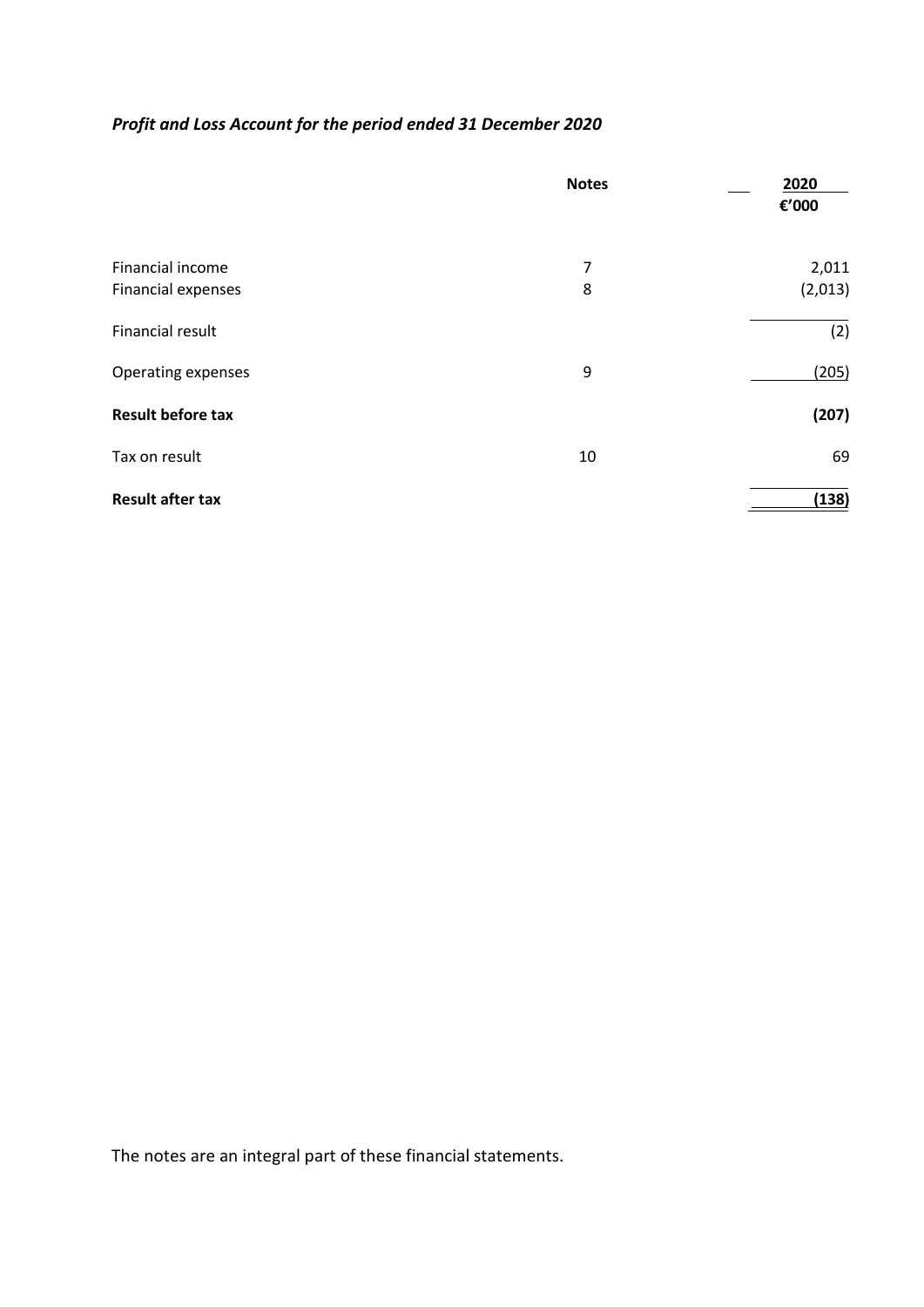## **General**

## **Group affiliation and principal activities**

Unilever Finance Netherlands B.V. (the "Company"), having its legal address in Rotterdam, Weena 445, 3013 AL Rotterdam, The Netherlands, is a private limited liability company under Dutch law and is registered as a financial holding under number 81003889 in the Trade Register.

The shares of the Company are held by Unilever PLC, having its legal address in Port Sunlight, Wirral, Merseyside CH62 4ZDm, United Kingdom and is a public limited liability company under English law.

The Company is one of the companies of the Unilever Group. The term "Companies of the Unilever Group" ("Group companies") means companies in which Unilever PLC, based in the United Kingdom, either directly or indirectly, has control either through a majority of the voting rights or the right to exercise a controlling influence orto obtain the majority of the benefits and be exposed to the majority of the risks. The financial information of the Company is incorporated in the consolidated financial statements of Unilever PLC which form part of the Annual Report and Accounts for the year ended 31 December 2020 of Unilever PLC. Unilever PLC, a company incorporated in England and Wales, is the ultimate parent company of the Unilever Group.

The Company's principal activity is to acquire funds by issuing bonds to the public or otherwise and to make such funds available in whatever form to Unilever Finance International AG to finance the Unilever Group.

The Company will use of the exemption from the licensing requirement for banks and finance companies provided in Section 3:2 Dutch Financial Supervision Act. In connection therewith on 28 April 2021 Unilever PLC has given or (as regards future liabilities) will give an unconditional and irrevocable guarantee for all the Company's liabilities resulting from receipt by the Company of the bonds/notes and Unilever PLC ensures that the Company can at any time meet its obligations arising from the bonds/notes.

## **Financial reporting period**

These are the first financial statements of the Company with no comparative balances from previous financial periods. The balance sheet is presented as at 31 December 2020, while the profit and loss account is presented for the period from 26 November 2020 (date of incorporation) to 31 December 2020. The Company does not prepare its own separate cash flow statement as an equivalent cash flow statement is included in the consolidated financial statements of Unilever Group. The Unilever Group consolidated financial statements are available on the websit[ewww.unilever.com.](http://www.unilever.com/)

## **Basis of preparation**

The annual accounts are drawn up in accordance with the legal requirements of Part 9, Book 2 of the Netherlands Civil Code and the authoritative statements in the Dutch Accounting standards (DAS) for Annual Reporting in the Netherlands as issued by the Dutch Accounting Standards Board. The Company's financial statements were prepared on 29 April 2021.

The accompanying accounts have been prepared under the historical cost convention, unless otherwise mentioned, in accordance with generally accepted accounting principles in the Netherlands and in conformity with the provisions of Part 9, Book 2 of the Dutch Civil Code.

The financial statements are presented in EUR. The Company has an EUR functional currency, which reflects the primary economic environment in which the Company operates.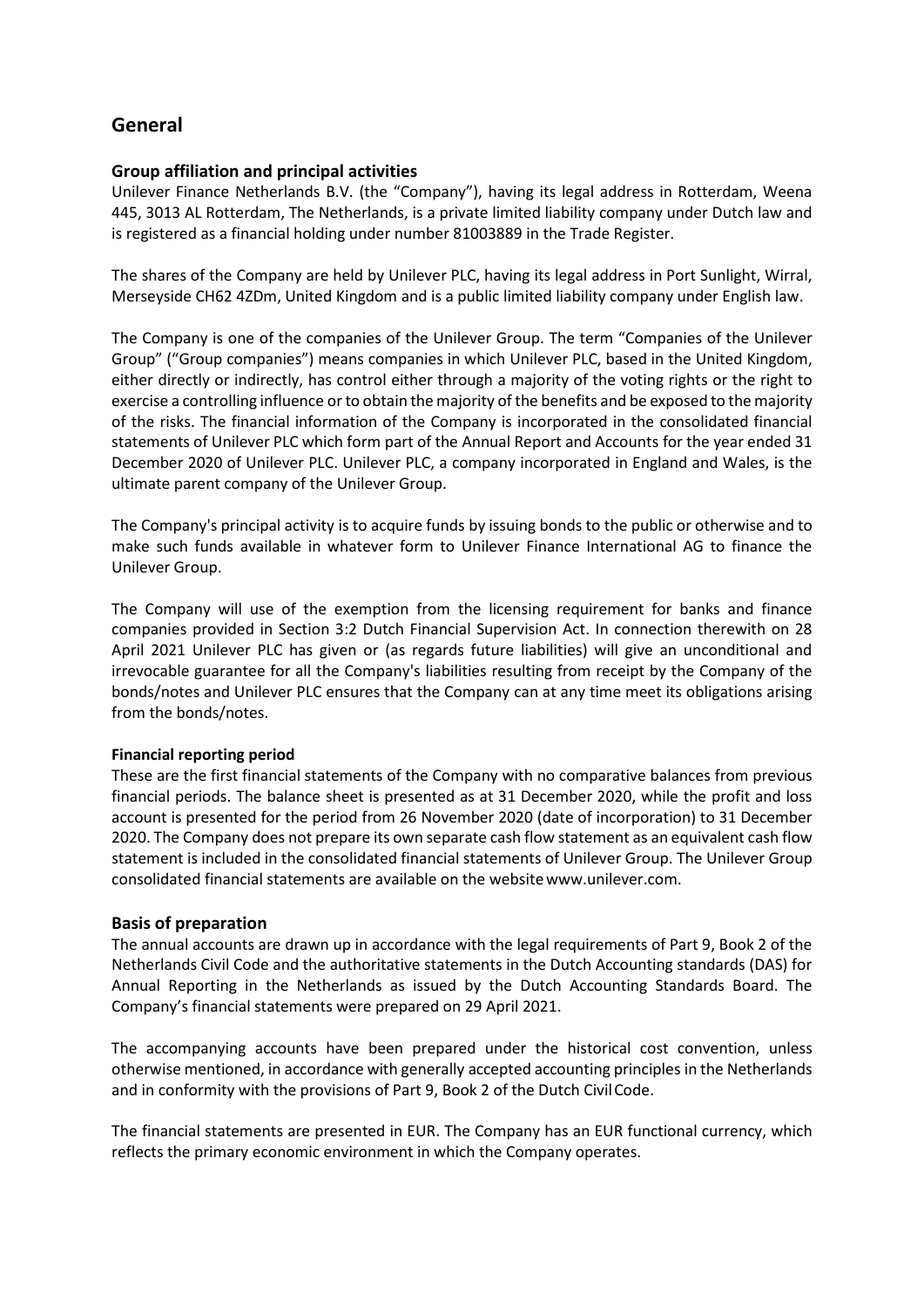The Company was incorporated as a result of the demerger of Unilever NV on 26 November 2020. Under the demerger, the Company issued one share with a nominal value of 1 EUR and received the euro bonds including the rights, obligations and liabilities in respect of the bonds and all intra-group receivables which resulted from the on-lending of the funds received on the bonds. The assets acquired and liabilities assumed were measured at fair value on initial recognition. The net value of the assets acquired and liabilities assumed was recognised as share premium.

The balance sheet and profit and loss account include reference numbers, matching the corresponding numbers in the notes.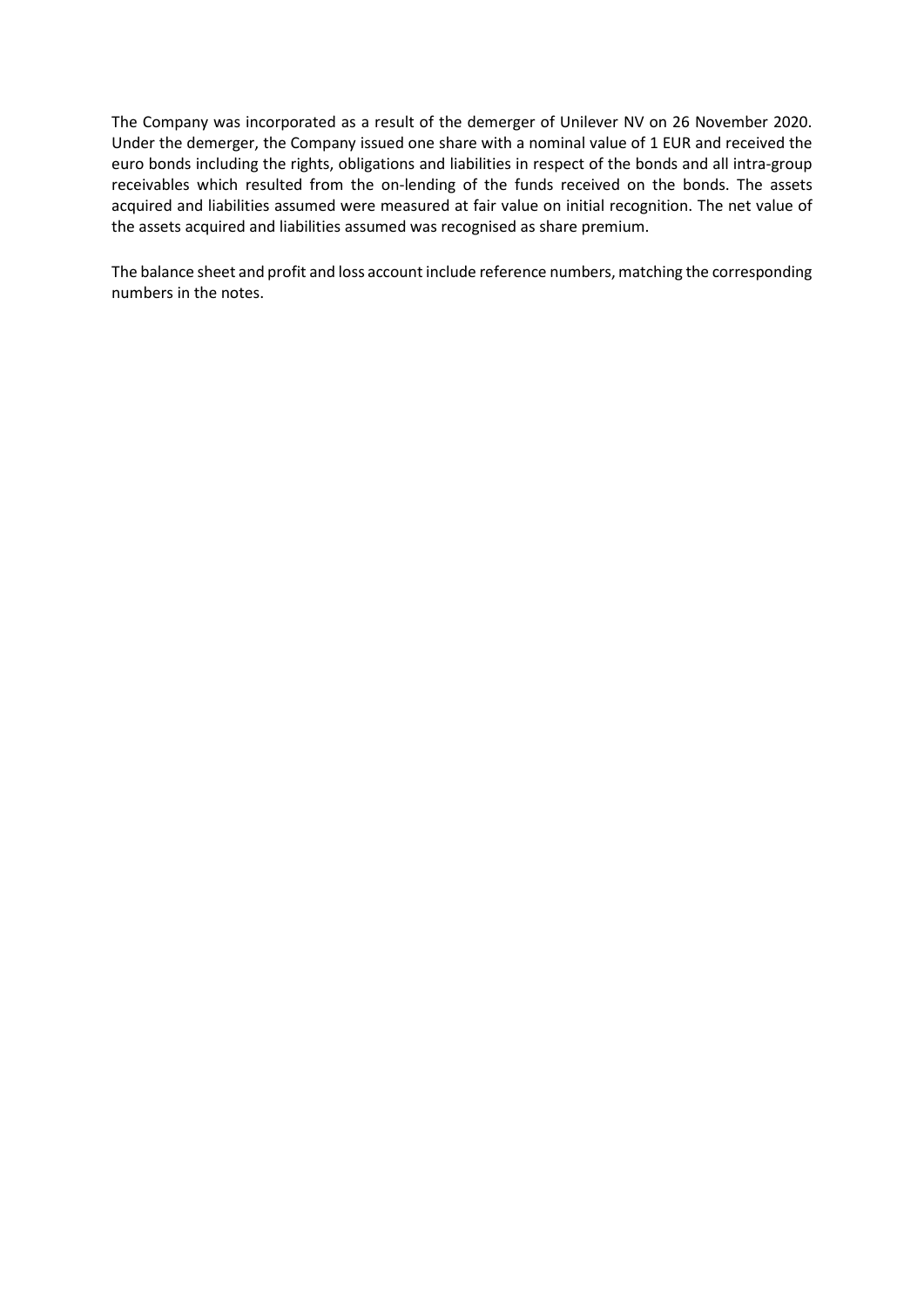## **1. Accounting policies for the measurement of assets and liabilities and the determination of the result**

## **1.1 Going Concern**

The financial statements are prepared on a going concern basis.

## **1.2 Historical cost**

In general, assets and liabilities are stated at the amounts at which they were acquired or incurred, or current value. If not specifically stated otherwise, they are recognised at the amounts at which they were acquired or incurred.

#### **1.3 Judgments and estimates**

The preparation of financial statements in conformity with the relevant rules requires the use of certain critical accounting estimates and uncertainties. If necessary, for the purposes of providing the insight required under Section 362 (1), Book 2, of the Netherlands Civil Code, the nature of these estimates and judgements, including key related assumptions, is disclosed in the notes to the financial statement items in question.

#### **1.4 Foreign currency translation**

The financial statements are prepared in EUR, the functional and presentation currency of the entity. Each entity in the Unilever Group determines its own functional currency and items included in the financial statements of each entity are measured using that functional currency.

#### *Transactions in foreign currencies*

At initial recognition, transactions denominated in a foreign currency are translated into the functional currency of the Company at the exchange rates at the date of the transactions.

Monetary assets and liabilities denominated in foreign currencies are translated at the balance sheet date into to the functional currency at the exchange rate applying on that date. Exchange differences resulting from the settlement of monetary items or resulting from the translation of monetary items denominated in foreign currency, are recognised in profit and loss account in the period in which the exchange difference arise.

Non-monetary assets and liabilities denominated in foreign currency that are measured based on historical cost, are translated into the functional currency at the exchange rates at the date of the transactions.

## **1.5 Financial fixed assets**

Loans granted and other receivables are initially recognised at fair value and any direct attributable transaction costs and subsequently carried at amortised cost on the basis of the effective interest method, less impairment losses. The amount which represent the difference between the initially recognised at fair value and nominal value of the loans is amortised on an effective interest rate basis over the life of the loans and taken to the profit and loss account (''Fair value premium''). Impairment losses, if any, are directly recognised in the profit and loss account. Purchases and sales of financial assets that belong to the category loans granted and other receivables are accounted for at the transaction date.

Gains and losses are taken to the Profit and loss account when the assets are derecognised, as well as through the amortisation process.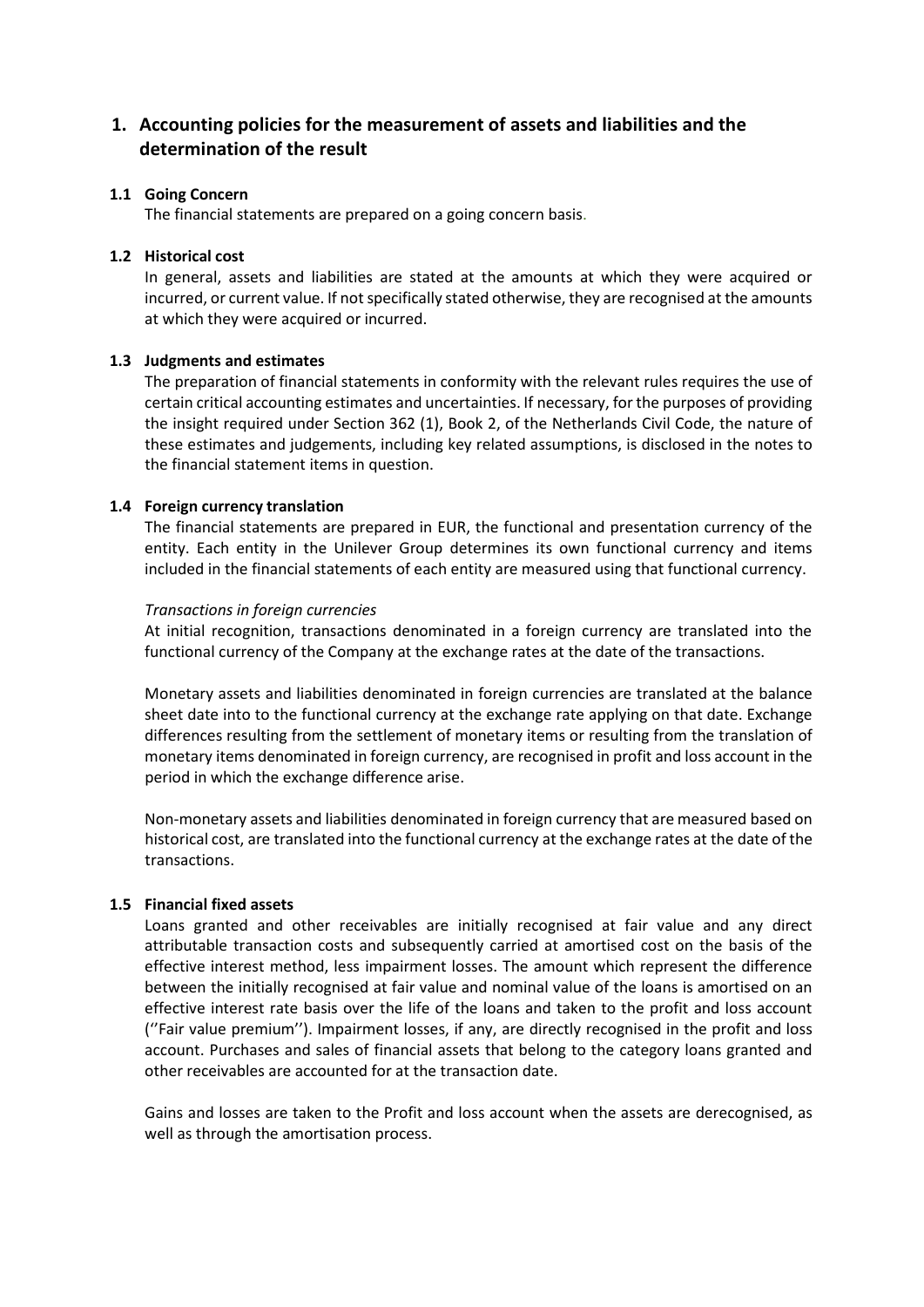## **1.6 Impairment of assets**

The Company assesses at each balance sheet date whether an asset or group of assets is impaired. If there is objective evidence of Impairment, the amount of the impairment loss is determined and recognised in the profit and loss account for all categories of assets.

The amount of impairment losses on financial assets stated at amortised cost are measured as the difference between the carrying amount of the asset and the present value of estimated future cash flows, discounted at the financial asset's original effective interest rate (i.e. the effective interest rate computed at initial recognition).

Impairment losses are recognised in the profit and loss account and reflected in an allowance account against loans and receivables. Interest on the impaired asset continues to be recognised by using the asset's original effective interest rate

If, in a subsequent period, the amount of the impairment loss decreases and the decrease can be related objectively to an event occurring after the impairment was recognised, the previously recognised impairment loss shall be reversed. The reversal shall not result in a carrying amount of the financial asset that exceeds what the amortised cost would have been had the Impairment not been recognised at the date the impairment is reversed. The amount of the reversal shall be recognised in the profit and loss account.

## **1.7 Bonds**

Bonds are initially recognised at fair value less attributable costs and subsequently recognised at amortised cost, including the corresponding discount or premium amount which represents the difference between initially recognised at fair value and the nominal value of the bonds. The discount or premium is amortised on an effective interest rate basis over the life of the debt and taken to the profit and loss account. Coupon payments are recognised on an accrual basis.

## **1.8 Receivables**

Receivables are amounts receivable from group companies in less than twelve months.

## **1.9 Cash at bank and in hand**

Cash at bank and in hand includes cash in hand, bank balances, notes and cheques with a maturity of less than twelve months. Cash at banks and in hand are stated at face value.

## **1.10 Non-current liabilities**

Non-current liabilities are initially recognised at fair value, less directly attributable transaction costs, in the case of financial liabilities not carried at fair value through profit and loss.

After initial measurement, liabilities are carried at amortised cost using the effective interest method. Gains and losses are taken to the Profit and loss account when the liabilities are derecognised, as well as through the amortisation process.

#### **1.11 Shareholder's equity**

Financial instruments that are designated as equity instruments by virtue of the economic reality are presented under shareholders' equity. The company's share capital is denominated inEUR.

Amounts contributed by the shareholder of the Company in excess of the nominal share capital, are accounted for asshare premium. This also includes additional capital contributions by existing shareholders without the issue of shares or issue of rights to acquire shares of theCompany.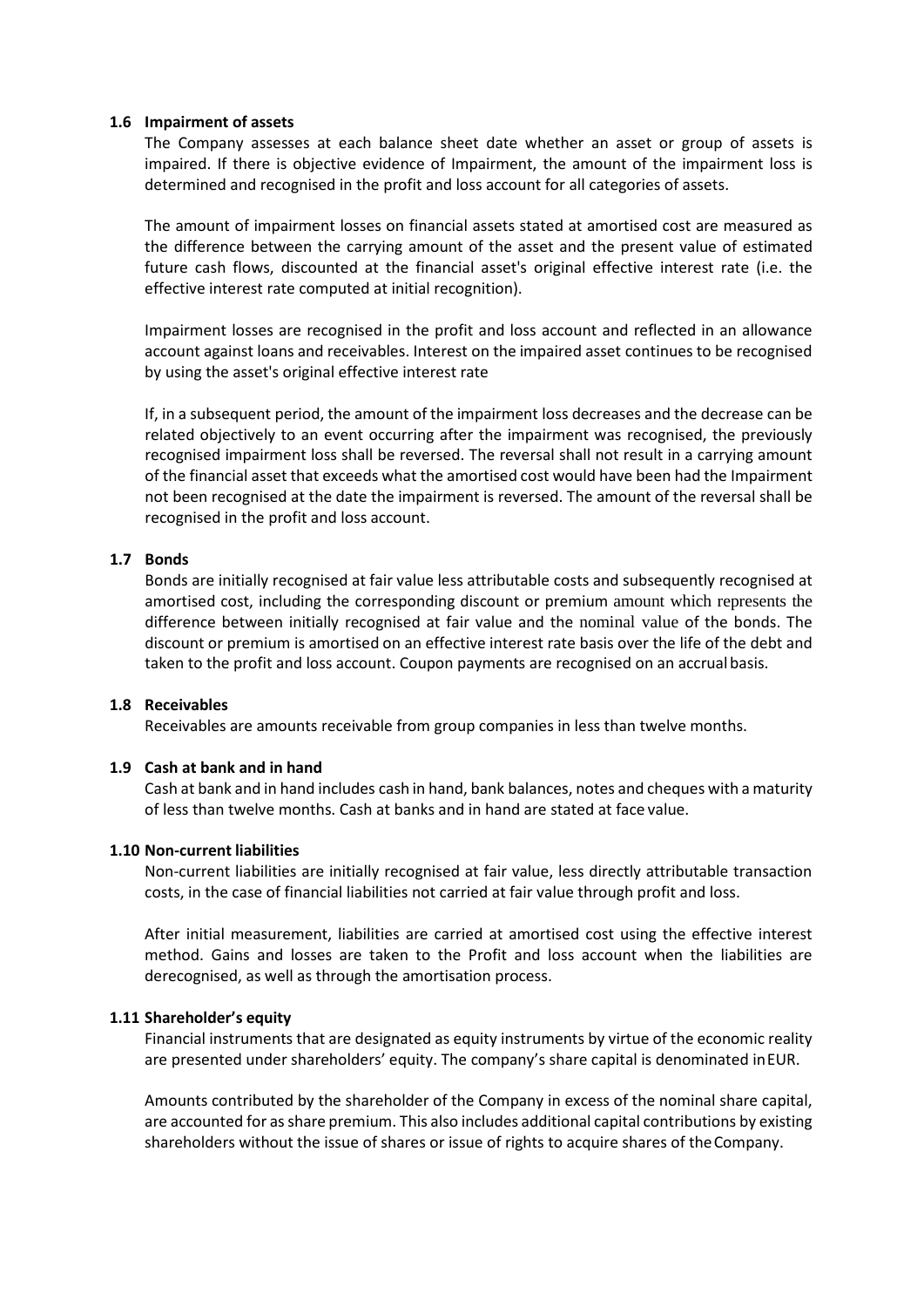#### **1.12 Financial instruments**

Financial instruments on the balance sheet include accounts receivable, cash and cash equivalents, other financial fixed assets and current or non-current liabilities.

#### **1.13 Financial Income**

Interest income isrecognised in the profit and loss account on an accrual basis, using the effective interest method. The effective interest rate for the asset concerned is taken into account, provided the income can be measured and the income is probable to be received. Financial income includes amortisation related to the loans to group companies. If the effective interest is negative, it is presented based on economic substance and presented under financial expense.

#### **1.14 Expenses**

Expenses are determined with due observance of the aforementioned accounting policies and allocated to the financial year to which they relate. Foreseeable and other obligations as well as potential losses arising before the financial year-end are recognised if they are known before the financial statements are prepared and provided all other conditions for forming provisions are met. Financial services performed by the Company are exempted for VAT. This exemption means the financial services provided by the Company to its customers do not have a VAT charge. As a result of this exemption, the Company cannot deduct the VAT it has paid and economically VAT is therefore a cost to the Company instead of being an exemption.

#### **1.15 Financial expenses**

Interest expense is allocated to successive financial reporting periods in proportion to the outstanding principal. Premiums and discounts are treated as annual interest charges so that the effective interest rate, together with the interest payable on the loan, is recognised in the profit and loss account, with the amortised cost of the labilities being recognised in the balance sheet. Period interest charges and similar charges are recognised in the year in which they fall due. Finance expense includes amortisation related to bonds. If the effective interest is positive, it is presented based on economic substance and presented under financial income.

#### **1.16 Corporate income tax**

Corporate income tax comprises the current and deferred corporate income tax payable and deductible for the reporting period. Corporate income tax is recognised in the profit and loss account.

Current tax comprises the expected tax payable or recoverable on the taxable profit or loss for the financial year, calculated using tax rates enacted or substantively enacted at the reporting date, and any adjustments to tax payable in respect of previous years.

If the carrying amount of assets and liabilities for financial reporting purposes differ from their values for tax purposes (tax base), this results in temporary differences.

For taxable temporary differences, a provision for deferred tax liabilities is recognised.

For deductible temporary differences, available tax losses and unused tax credits, a deferred tax asset is recognised, but only to the extent that it is probable that future taxable profits will be available for set-off or compensation. Deferred tax assets are reviewed at each reporting date and reduced to the extent that it is no longer probable that the related tax benefit will be realised. Deferred tax assets and deferred tax liabilities are offset in the balance sheet if the company has a legally enforceable right to offset current tax assets against current tax liabilities, insofar as they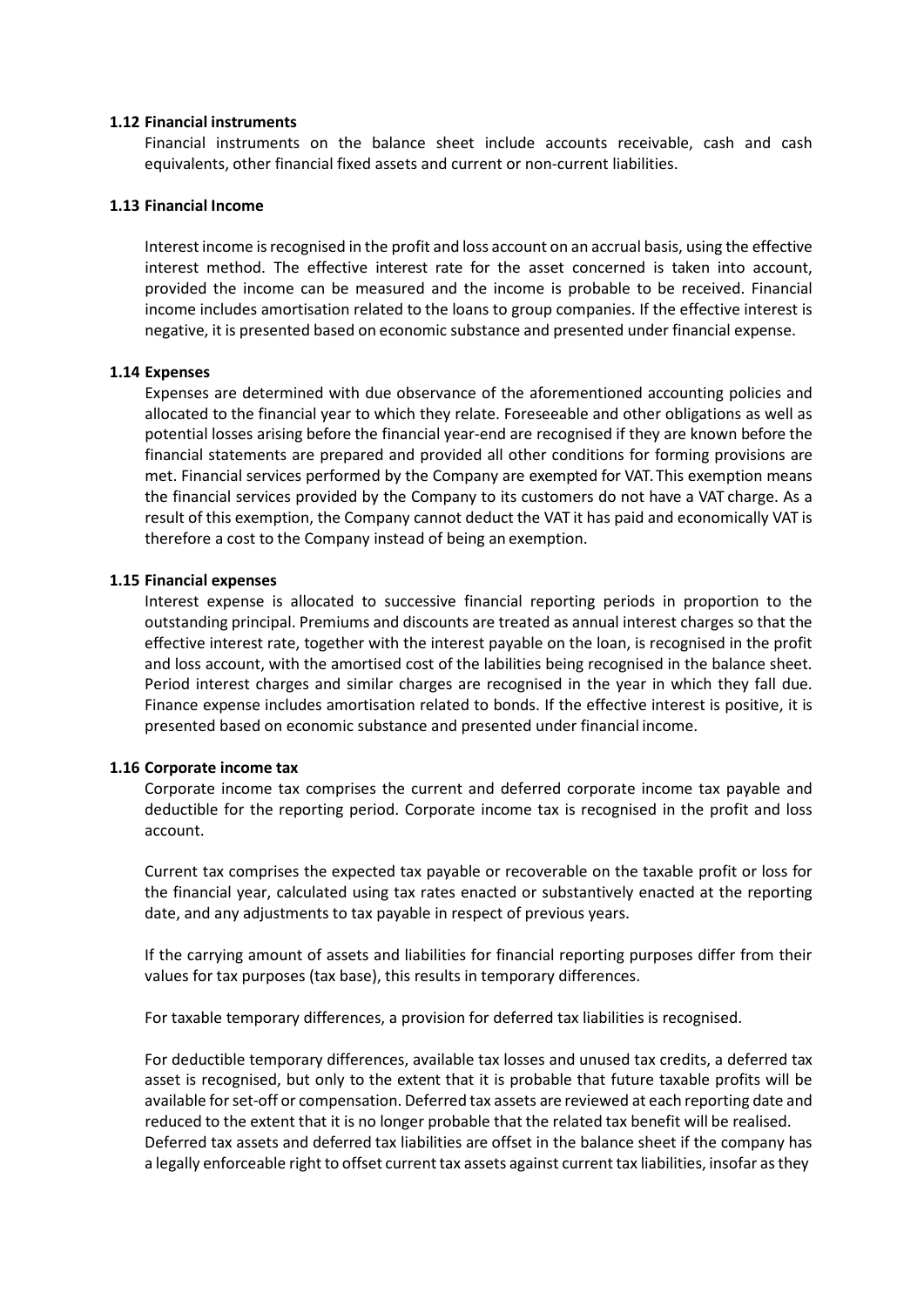relate to the same financial year and deferred tax assets relate to income taxeslevied by the same tax authority on the same taxable Company, or the same fiscal unity.

The measurement of deferred tax liabilities and deferred tax assets is based on the tax consequences following from the manner in which the Company expects, at the balance sheet date, to realise or settle its assets, provisions, debts and accrued liabilities. Deferred tax assets and liabilities are measured at nominal value.

#### **1.17 Related parties**

All legal entities that can be controlled, jointly controlled or significantly influenced by Unilever PLC are considered to be a related party. Also, individuals and entities which can control or significantly influence the Company are considered to be a related party. In addition, statutory directors, other key management of the Company or the ultimate parent company and close relatives are regarded as related parties.

Transactions with related parties are carried out on an arm'slength basis. Significant transactions with related parties are disclosed in the notes, refer to notes 2, 3, 6 and 8

## **1.18 Determination of fair value**

The fair value of a financial instrument is the amount for which an asset can be sold or a liability settled, involving parties who are well informed regarding the matter, willing to enter into a transaction and are independent from each other.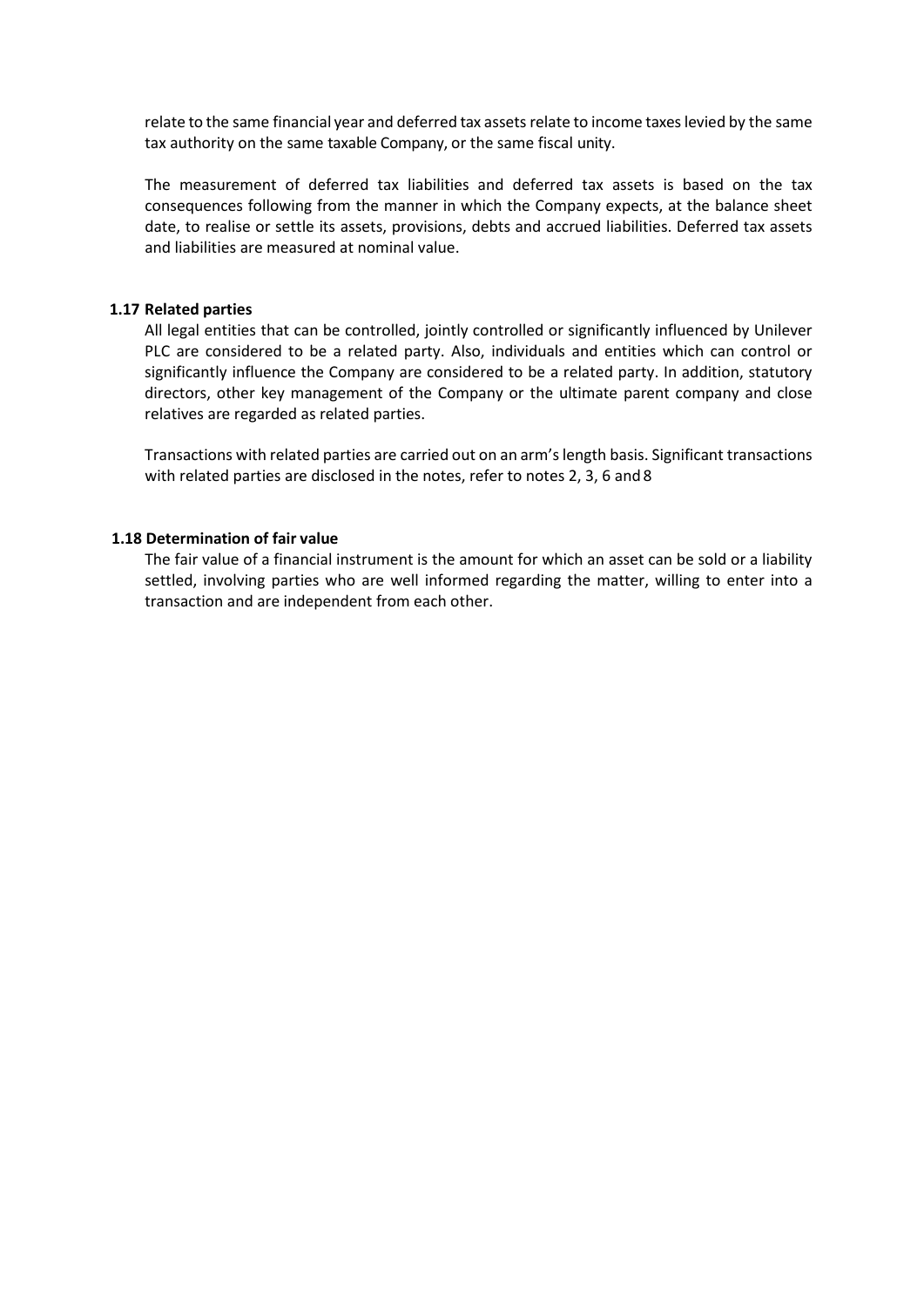#### **Notes to the Financial Statement**

#### **2. Financial fixed assets**

|                                                | 2020       |
|------------------------------------------------|------------|
|                                                | € $'000$   |
| <b>Loans to Group companies</b>                |            |
| Carrying amount at 26 November                 |            |
| Fair value of loans transferred on 26 November | 11,207,056 |
| Amortisation                                   | (12,997)   |
| <b>Carrying amount at 31 December</b>          | 11,194,059 |

#### **Loans to Group companies**

Included in loans to Group Companies is an unamortised loan premium of € 844 million, which will be amortised over the remaining term of the loans.

Loans to Group company represent on lending of proceeds of the corresponding bond. These loans have identical characteristics and present value calculations of corresponding bonds except for the agreed transfer pricing mark-up.

These loans have been initially recognised on fair value on date of acquisition. The fair value for the purpose of initial recognition is derived on the basis of discount rate equal to the market yield of the corresponding bond. Fair value and market yield of Bonds has been predominantly obtained from quoted market prices. As at period end the difference between the carrying value and fair value of loans is not material.

The maturity profiles and terms applicable to long term debt (as detailed in Note 5) are identical with those for financial assets except for a 4 basis point mark up on the relevant bond coupon rate.

Loans to group companies bear interest between 0.04% and 1.79%. The face value of loans to group companies is € 10,850 million.

The maturity dates of the loans to group companies range from 2021 up to 2033. The carrying amounts of the loans to group companies can be split based on the maturity dates as follows:

- Loans maturing within 1 year: €501 million
- Loans maturing between 1-5 years: €5,337 million
- Loans maturing after 5 years: €5,870 million

No allowance for bad debt has been recognised in the accounts. As detailed in Note 11, credit risk is judged to be minimal given that on-lending of funds is made to Unilever Finance International AG, which is a wholly owned subsidiary of Unilever PLC with significant size and importance within the Unilever group.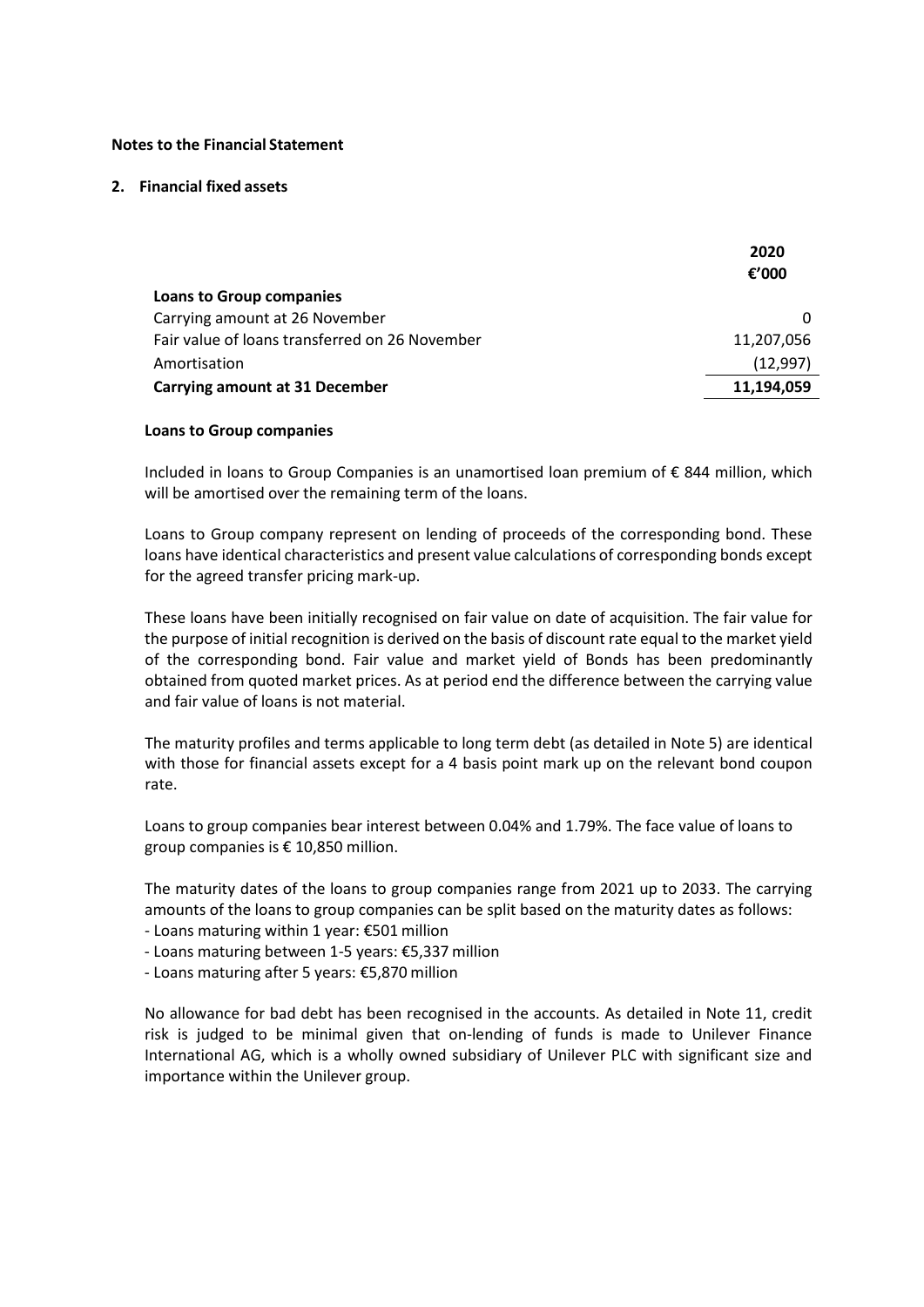#### **3. Current receivables**

|                                                     | 2020     |
|-----------------------------------------------------|----------|
|                                                     | € $'000$ |
| Amount receivable from group companies <sup>#</sup> | 501,047  |
| Accrued interest income                             | 79,121   |
| <b>Total</b>                                        | 580,168  |

The fair value of the receivable approximates the book value, given the short-term character of these receivables.

# This loan relates to back-to-back on-lending of a bond with nominal value €500 million maturing in 2021 to Unilever Finance International AG. This includes the unamortised portion of fair value premium on the loan amounting to €1 million.

## **4. Shareholder's Equity**

#### **Issued share capital**

The Company's issued and fully paid share capital comprises 1 ordinary shares with a nominal value of €1.

Movement in individual items of equity as follows:

|                                    | <b>Issued</b><br>capital | <b>Share</b><br>premium* | <b>Unappropria</b><br>ted Profit /<br>(loss) | Total<br><b>Equity</b> |
|------------------------------------|--------------------------|--------------------------|----------------------------------------------|------------------------|
|                                    | €'000                    | €'000                    | €'000                                        | € $'000$               |
|                                    |                          |                          |                                              |                        |
| Balance at 26 November 2020        | 0                        | 21.261                   |                                              | 21,261                 |
| Loss for the period                | ۰                        | $\overline{\phantom{0}}$ | (138)                                        | (138)                  |
| <b>Balance at 31 December 2020</b> | 0                        | 21,261                   | (138)                                        | 21,123                 |

\* Share premium represent the difference between the initially recognised assets and liabilities received from Unilever NV under the demerger.

Unappropriated loss amounting to € 138,312 to be deducted from the other reserves

#### **5. Non-current liabilities**

|                                                | 2020       |
|------------------------------------------------|------------|
|                                                | € $'000$   |
| <b>Payable to Bondholders</b>                  |            |
| Carrying amount at 26 November                 | 0          |
| Fair value of bonds transferred on 26 November | 11,182,302 |
| Amortisation                                   | (12, 587)  |
| <b>Carrying amount at 31 December</b>          | 11,169,715 |
|                                                |            |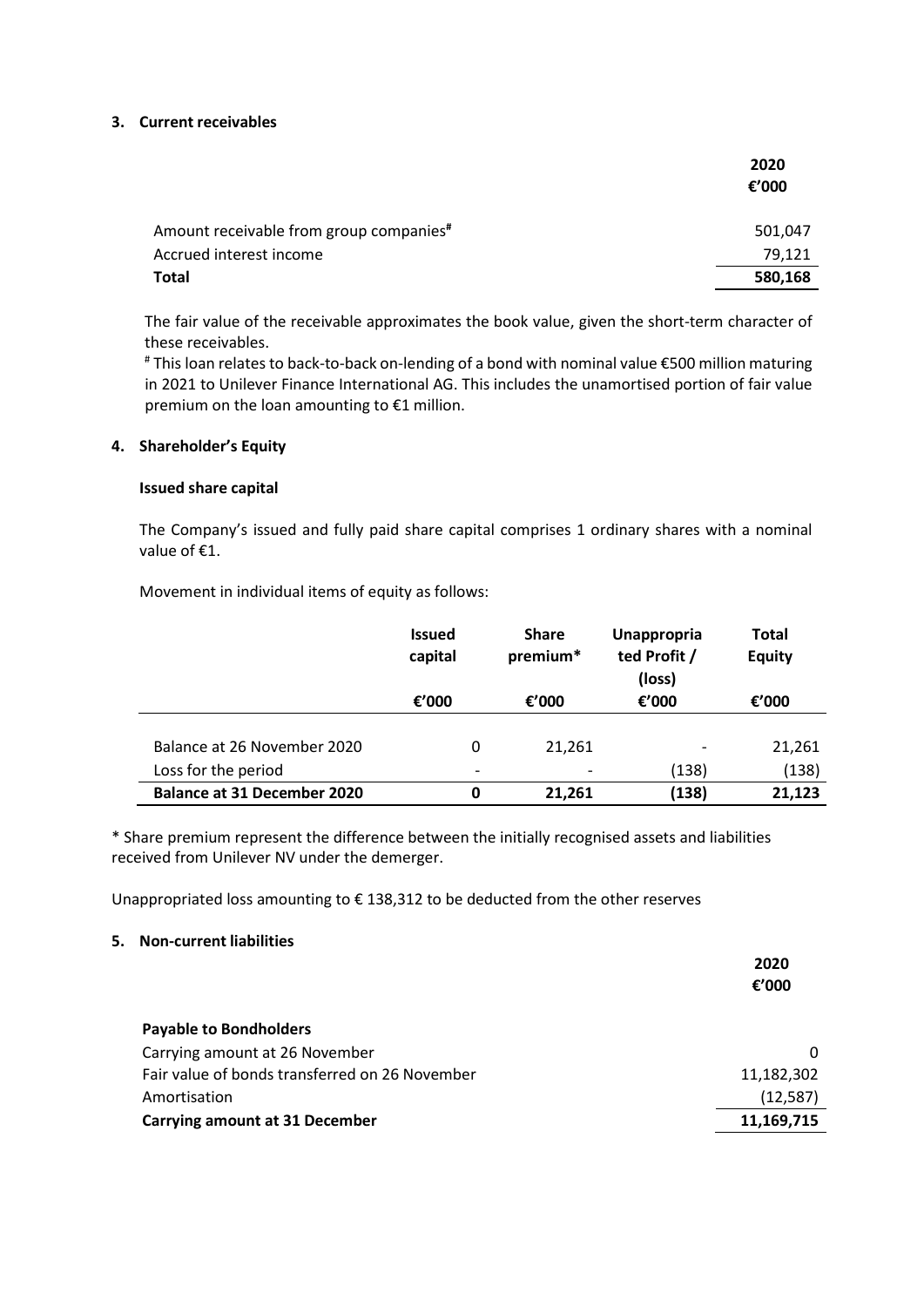Included in payable to the bond holder is an unamortised bond premium of € 820 million, which will be amortised over the remaining term of the bonds.

The non-current liabilities consist of bonds/notes payable to the holders thereof. These are fully and unconditionally guaranteed by Unilever PLC and Unilever United States Inc. The non-current liabilities carry interest rates varying between 0% to 1.75%.

Long-term liabilities with a remaining term of less than one year, including repayment commitments for the following year, are recognised under current liabilities.

#### **Analysis of bonds included in non-current liabilities:**

|                          | €'000      |
|--------------------------|------------|
| 1.625% Notes 2033 (€)    | 934,741    |
| 0.500% Notes 2022 (€)    | 756,820    |
| 1.375% Notes 2029 (€)    | 843,526    |
| 1.125% Bonds 2027 (€)    | 756,379    |
| 1.125% Bonds 2028 (€)    | 765,425    |
| 0.875% Notes 2025 (€)    | 684,362    |
| 0.500% Bonds 2025 (€)    | 670,788    |
| 1.375% Notes 2030 (€)    | 742,442    |
| 0.375% Notes 2023 (€)    | 609,488    |
| 1.000% Notes 2027 (€)    | 643,779    |
| 1.000% Notes 2023 (€)    | 516,372    |
| $0.500\%$ Notes 2023 (€) | 511,224    |
| 0.500% Notes 2024 (€)    | 514,116    |
| 1.250% Notes 2025 (€)    | 1,061,933  |
| 1.750% Notes 2030 (€)    | 1,158,320  |
| Total                    | 11,169,715 |

Payable to the bondholders:

| 2020<br>(E'000) | <b>Due</b><br>within<br>1 year              | <b>Due</b><br>between<br>1-2 years | <b>Due</b><br>between<br>2-3 years | <b>Due</b><br>between<br>3-4 years | <b>Due</b><br>between<br>4-5 years | <b>Due</b><br>after<br>5 years | <b>Total</b> |
|-----------------|---------------------------------------------|------------------------------------|------------------------------------|------------------------------------|------------------------------------|--------------------------------|--------------|
| €               | <b>Maturity at face value:</b><br>(500,000) | (750,000)                          | (1,600,000)                        | (500,000)                          | (2,300,000)                        | (5,200,000)                    | (10,850,000) |
| €               | <b>Maturity at fair value:</b><br>(500,868) | (756,990)                          | (1,635,105)                        | (512,988)                          | (2,410,734)                        | (5,827,844)                    | (11,644,529) |

No loan covenants are in place in respect of the Company's debt transferred to the Company upon the demerger of Unilever NV.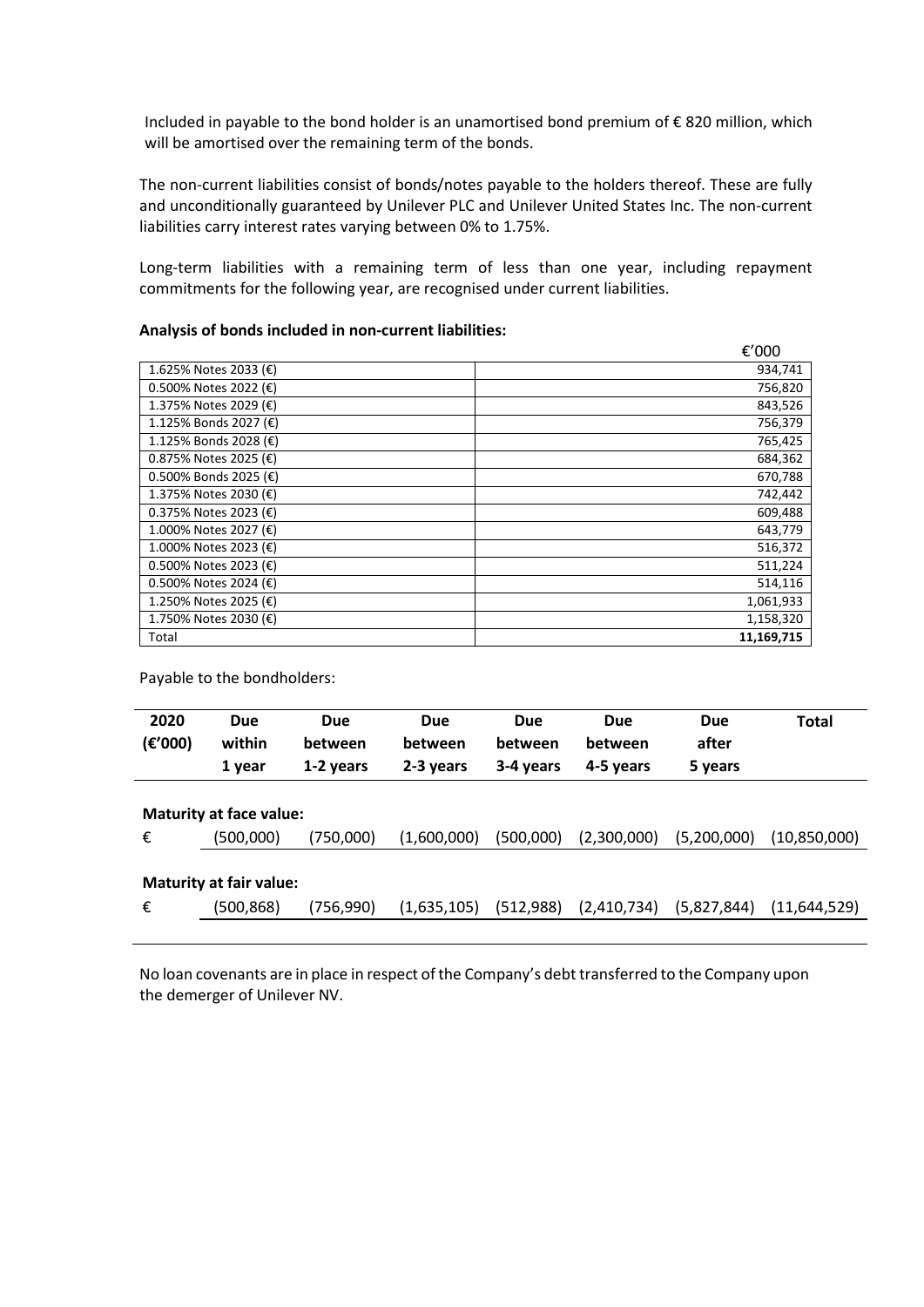## **6. Current liabilities**

|                                            | 2020     |
|--------------------------------------------|----------|
|                                            | € $'000$ |
|                                            |          |
| Amount payable to bondholders <sup>#</sup> | 500,931  |
| Amount payable to group companies          | 16       |
| Accrued interest expense                   | 76,095   |
| Corporate income tax payable               | 39       |
| Audit fee payable                          | 188      |
| <b>Total</b>                               | 577,269  |

**#** Includes the € 500 million bond 0.000% due July 2021 and € 1 million unamortised portion of fair value premium on bonds.

## **7. Financial income**

|                                                               | 2020<br>€'000 |
|---------------------------------------------------------------|---------------|
| Interest expense on bonds                                     | (10, 735)     |
| Amortisation of fair value premium on bonds                   | 12,746        |
| <b>Total</b>                                                  | 2,011         |
| 8.<br><b>Financial expenses</b>                               |               |
|                                                               | 2020<br>€'000 |
| Interest income and similar income                            | (11, 163)     |
| Amortisation of fair value premium on loan to group companies | 13,176        |
|                                                               |               |
| <b>Total</b>                                                  | 2,013         |
| <b>Operating expenses</b><br>9.                               |               |
|                                                               | 2020          |
|                                                               | €'000         |
| <b>Bank charges</b>                                           | 17            |
| Audit fees                                                    | 188           |
| <b>Total</b>                                                  | 205           |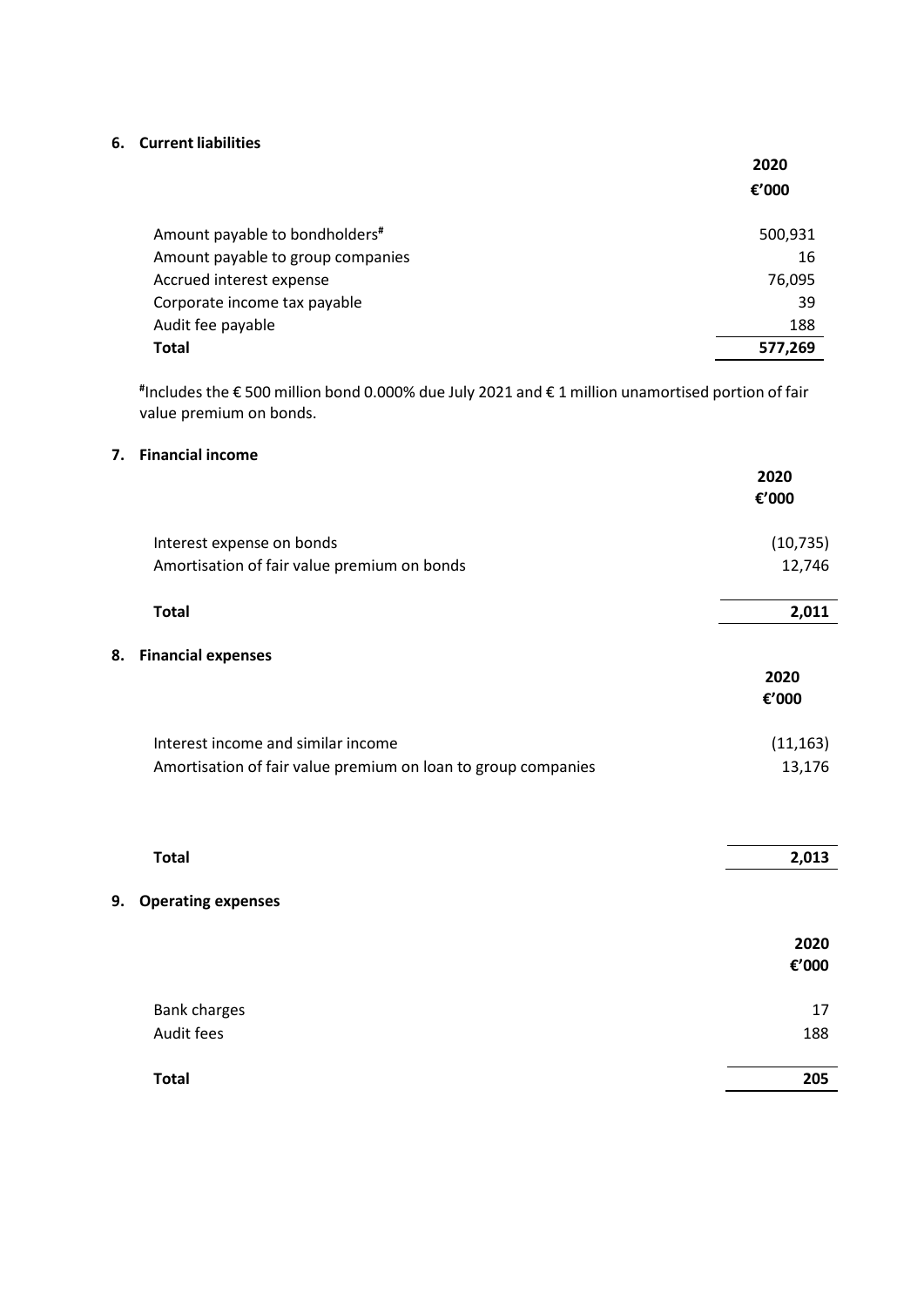#### **10. Taxation**

| The major components of the tax charge are as follows: |          |
|--------------------------------------------------------|----------|
|                                                        | 2020     |
|                                                        | € $'000$ |
| Tax expense for current financial year                 | 39       |
| Movement in temporary differences                      | (108)    |
| Income tax expense/ (benefit)                          | (69)     |

Temporary differences arising from the difference in valuations of financial fixed assets and related expenses.

The numerical reconciliation between the applicable and the effective tax rate is as follows:

|                                                             | 2020<br>€'000 |
|-------------------------------------------------------------|---------------|
| Result before tax                                           | 207           |
| Income tax using the applicable tax rate in the Netherlands | (69)          |
| Tax expense / (benefit)                                     | (69)          |

The nominal corporation tax rate in the Netherlands is 25%, with a step up of 16.5% on the profit up to EUR 200 thousand. The effective tax rate in 2020 of -/- 33% is driven by the overall mix in current and deferred tax.

The provision for deferred tax liabilities comprises the tax effect of the taxable temporary differences between the valuation principles for financial reporting purposes and for tax purposes.

The Company has recognised a provision for deferred taxes for differences between valuation principles for financial reporting purposes and for tax purposes related to the loans to group companies (€ 225 million; 26<sup>th</sup> Nov 2020: € 228 million) and bonds (€ 219 million; 26<sup>th</sup> Nov 2020: € 222 million).

The deferred tax assets relate to the difference in valuations of financial fixed assets and related expenses.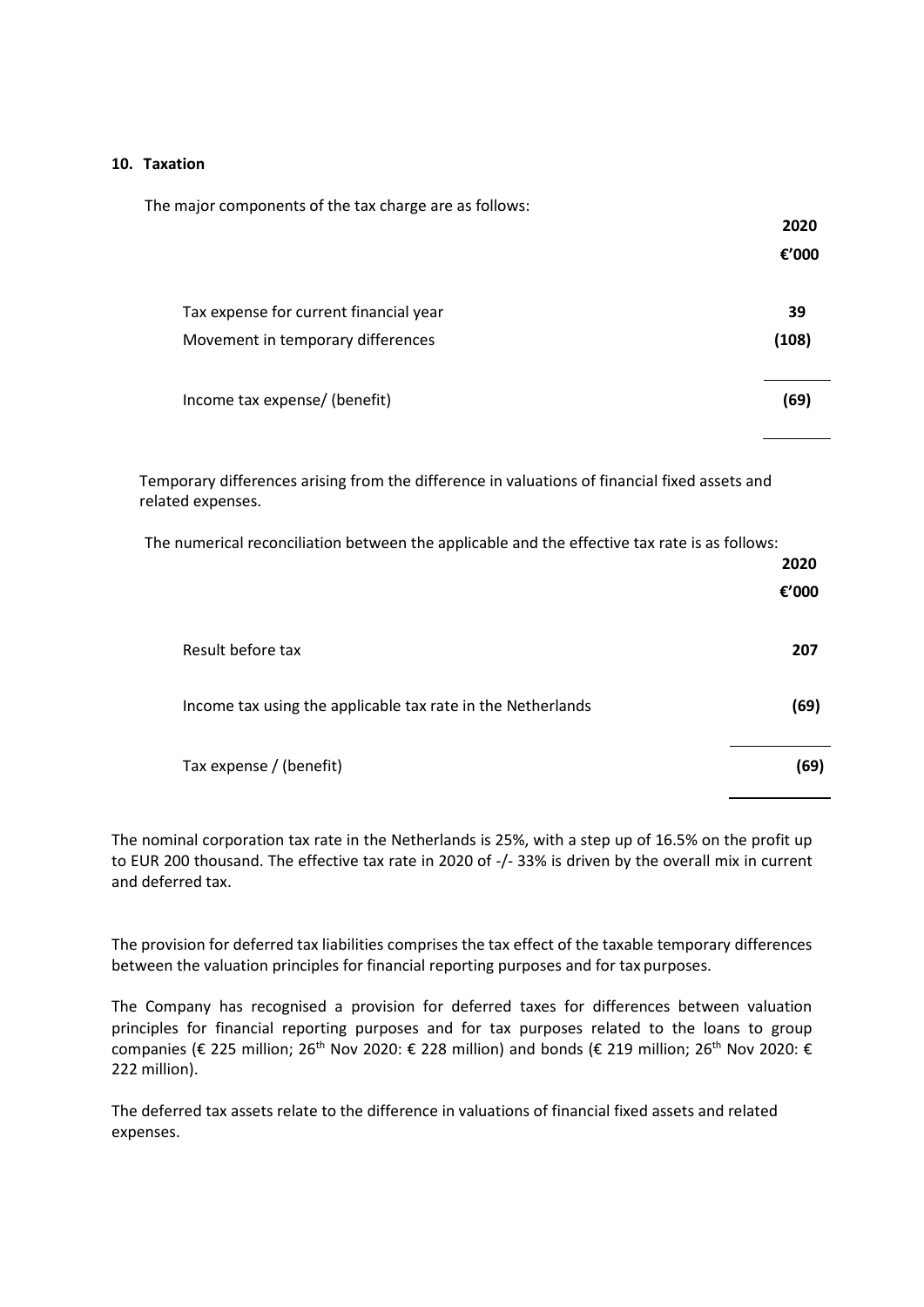## **11. Treasury and Risk Management**

The Company's activities are exposed to a variety of financials risks, including currency risks, interest rate risk, liquidity risk and credit risk. As to these risks, Unilever Finance Netherlands B.V. has a conservative approach. A financial risk management framework is in place in the form of a Treasury policy. This policy provides guidance over all Treasury and finance related matters.

In accordance with its Treasury policy, the Company actively monitors and manages financial risks as follows:

- *Currency risk:* The Company does not hold any financial Instruments denominated in foreign currencies and is therefore not exposed to foreign currency risk.
- *Interest rate risk:* The Company has fixed interest rate on bonds. These bonds are on lent to Unilever Finance International AG at fixed interest rate. Hence the Company is not exposed to the variability in cashflows as a result of interest rates.
- Liquidity risk: The Company is not significantly exposed in relation to its liquidity. The Company on-lends funds generated from bond issuance to Unilever Finance International AG with complete alignment of its assets and liabilities and corresponding payment schedule which results in a limited cashflow risk. Unilever PLC and Unilever United States Inc have fully and unconditionally guaranteed on (senior unsecured basis) the due and punctual payment of the principal of and any premium and interest on the debt securities issued by the Company to the bondholders. There is no explicit guarantee on loans with Unilever Finance International AG. As a result the liquidity risk is considered to be minimal.
- *Credit risk:* The Company on-lends funds generated from bond issuance to Unilever Finance International AG, which is a wholly owned subsidiary of Unilever PLC with significant size and importance within the Unilever group and exposesthe Company to a significant concentration of credit risk. Unilever Finance International AG has a long and proven track record of being a reliable debtor and its suitability for future credit is monitored on an ongoing basis. Unilever Finance International AG is not required to get separately rated by rating agencies but is subject to same credit rating as of Unilever Group. The current long term credit rating for the Unilever Group by Moody's is A1 and S&P is A+.

The Company does not make use of derivative financial instruments.

#### **12. Related parties**

Transactions with related parties are assumed when a relationship exists between the Company and a natural person or entity that is affiliated with the Company. This includes, amongst others, the relationship between the Company and subsidiaries of Unilever PLC, shareholders, directors and key management personnel. Transactions are transfers of resources, services or obligations, regardless of whether anything has been charged

Significant transactions with related parties are disclosed in the notes insofar as they are not transacted under normal market conditions. The nature, extent and other information is disclosed if this is required to provide the true and fair view. The related party transactions are disclosed in notes 2, 3, 6 and 8 for the related party transactions.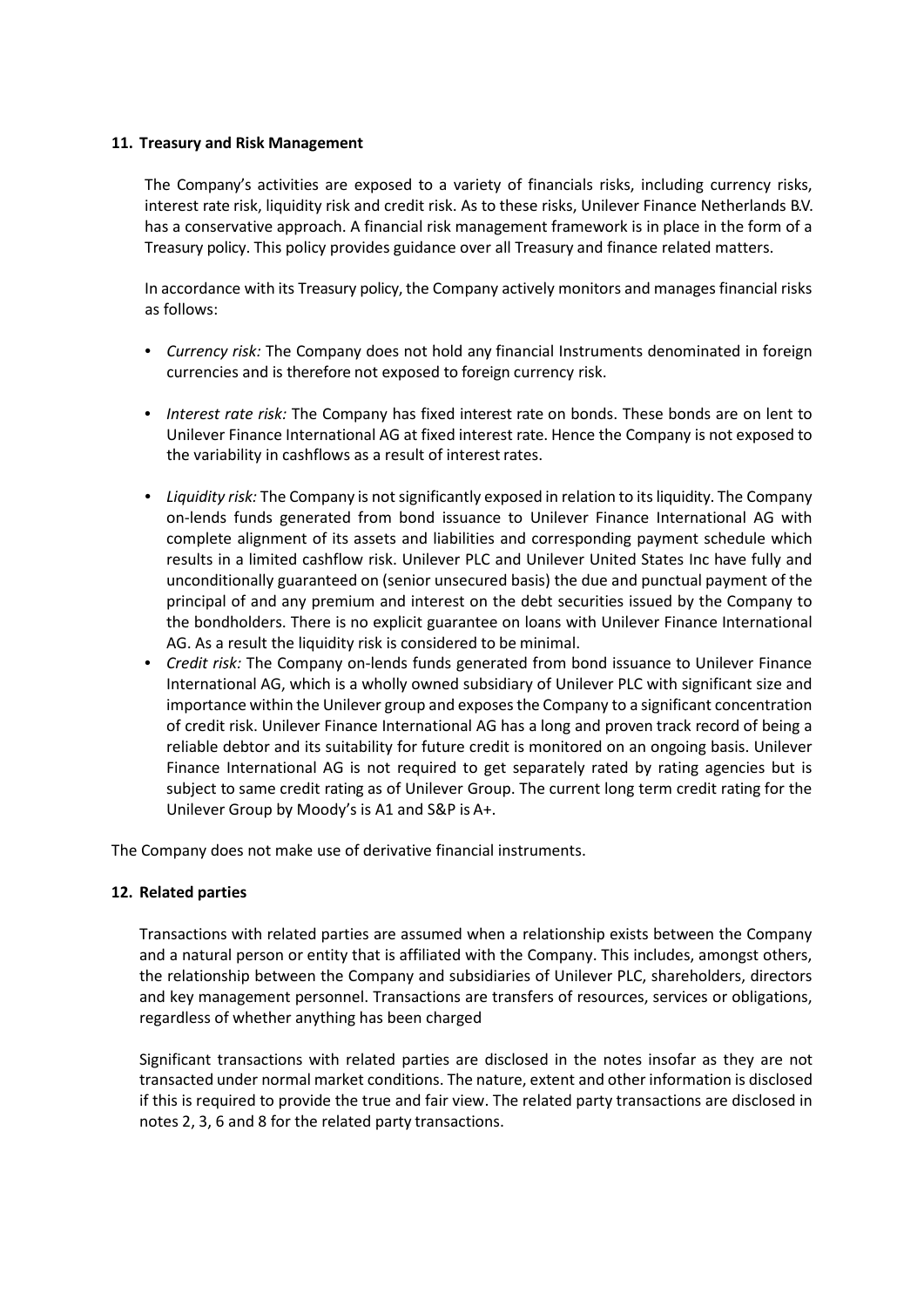## **13. Employees and salary costs**

The Company employed no personnel during the period ended 31 December 2020 and therefore incurred no salary or related costs of employment. The board is not directly compensated by the Company (nor are costs allocated from the group) as they do not spend significant time on managing the entity.

## **14. Audit fees**

The following fees were charged by KPMG Accountants N.V. to the Company, as referred to in Section 2:382a (1) and (2) of the Dutch Civil Code.

|                                     | 2020<br>€ |
|-------------------------------------|-----------|
| Audit of these financial statements | 187,728   |
| Other audit engagements             | 0         |
| Tax-related advisory services       | 0         |
| Other non-audit services            | 0         |
| <b>Total</b>                        | 187,728   |

The fees mentioned in the table for the audit of the financial statements of the period ended 31 December 2020 relate to the total audit fees for the audit of the financial statements of the said period, irrespective of whether the activities have been performed during the financial period ended 31 December 2020. The amounts presented include VAT.

## **15. Subsequent events**

The Board have evaluated all events and transactions subsequent to 31 December 2020 through 29 April 2021, the date these financial statements were issued. Other than those disclosed under 'Group affiliation and principal activities' on page 8 in the financial statements, no events or transactions were identified that require recognition or disclosure in these financial statements.

## **16. Proposed appropriation of the loss for 2020**

If the generaI meeting of sharehoIders accepts this proposaI, the loss of € 138,312 wiII be deducted from the other reserves.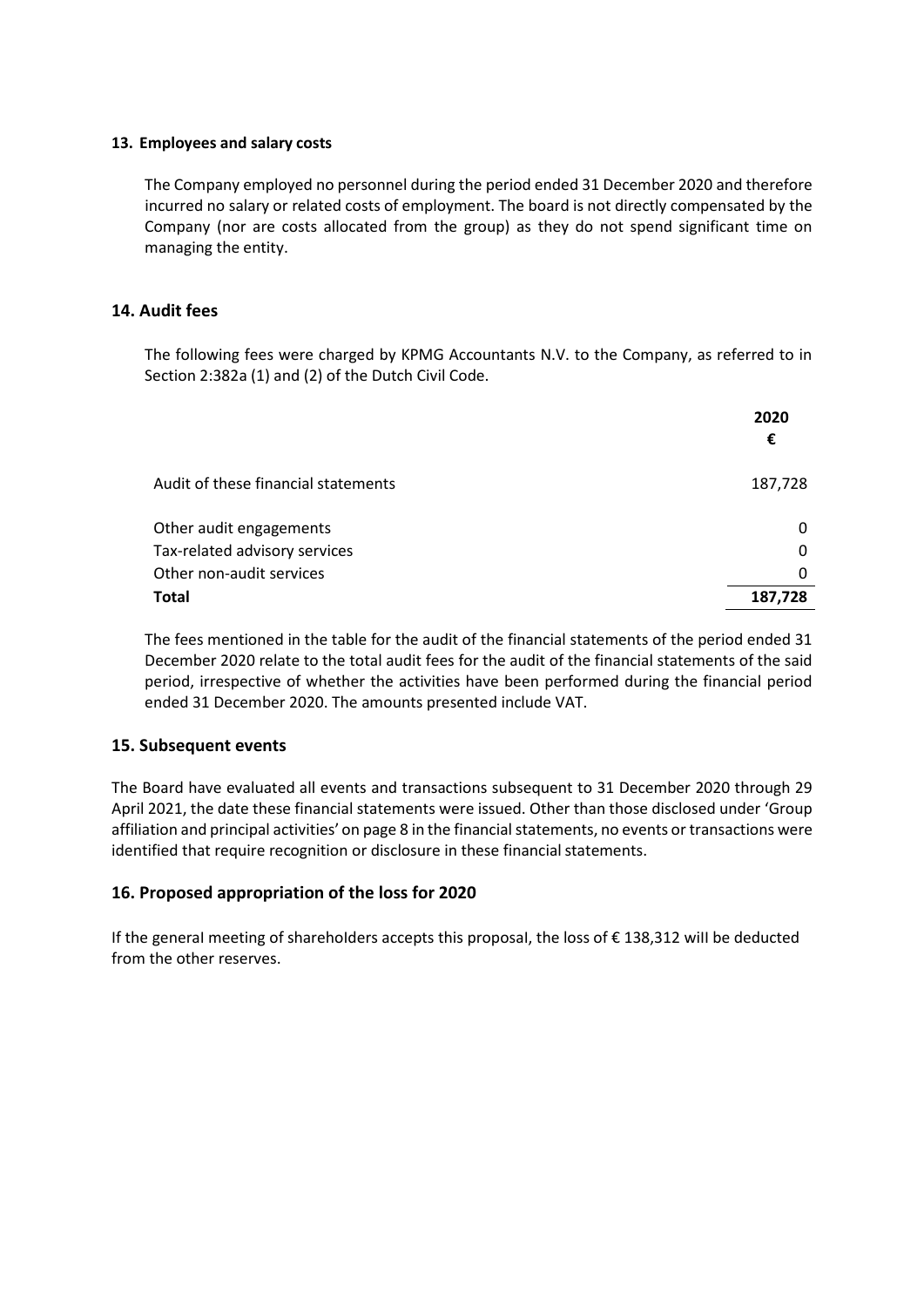## **Signatories to the financial statements**

For signature of the annual accounts:

The Board of Directors

Weena 455, 3013 AL Rotterdam, Netherlands, 29 April 2021

Sebastiaan Pieter de Buck

Margot Martine Fransen

Johanna Wilhelmiina Hyttinen

Herman Ulko Post

Gavin Maarten Paul Arjen van Boekel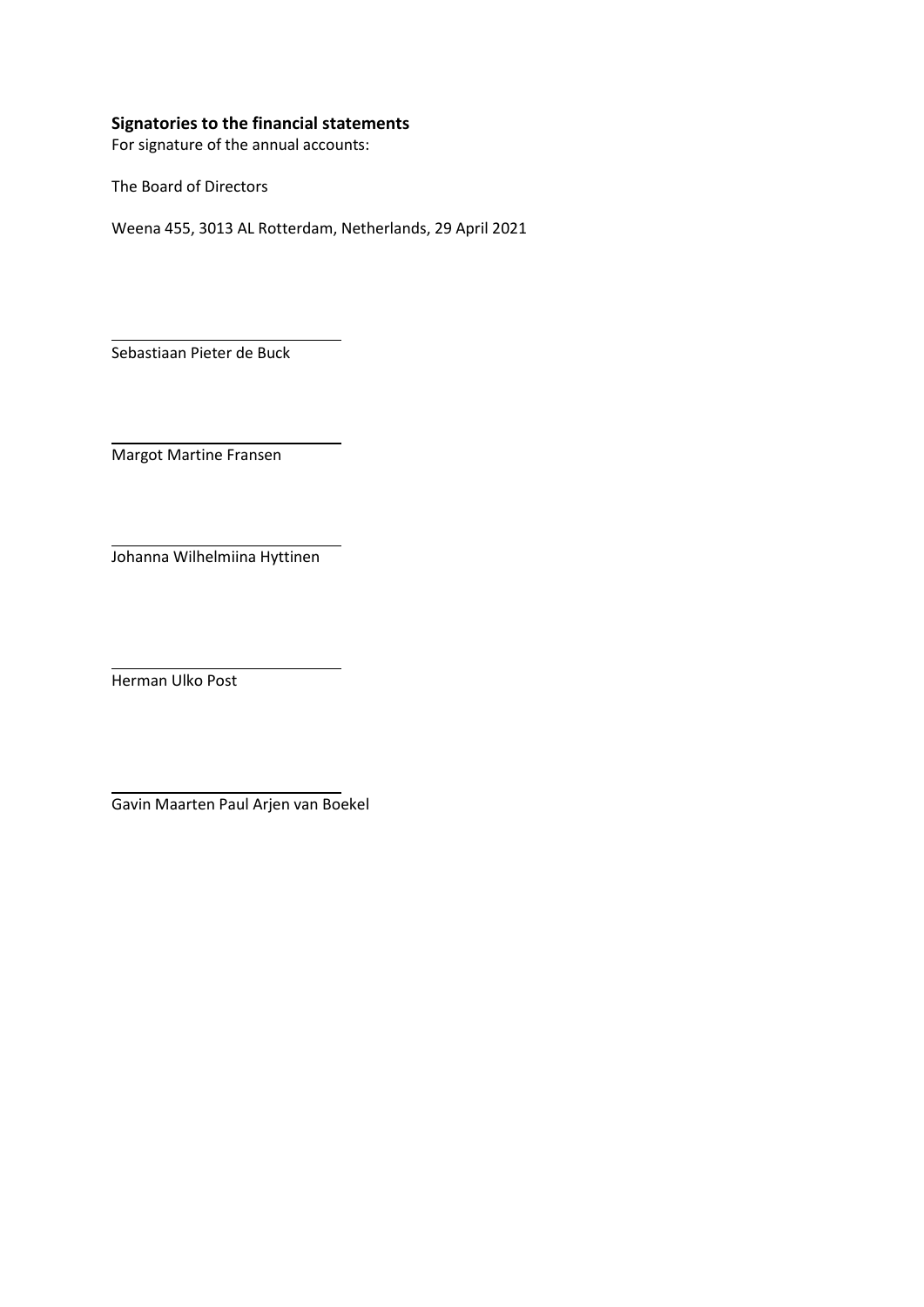## **Other information**

#### **Articles of Association provisions governing profit appropriation**

Profit is appropriated in accordance with Article 21 of the Articles of Association, which states that profits shall be at the disposal of the General Meeting of Shareholders.

## **Branches**

The company does not have any branches.

## **Independent auditor's report**

The next pages contain the Independent auditor's report pertaining to the annual report of the Company for 2020.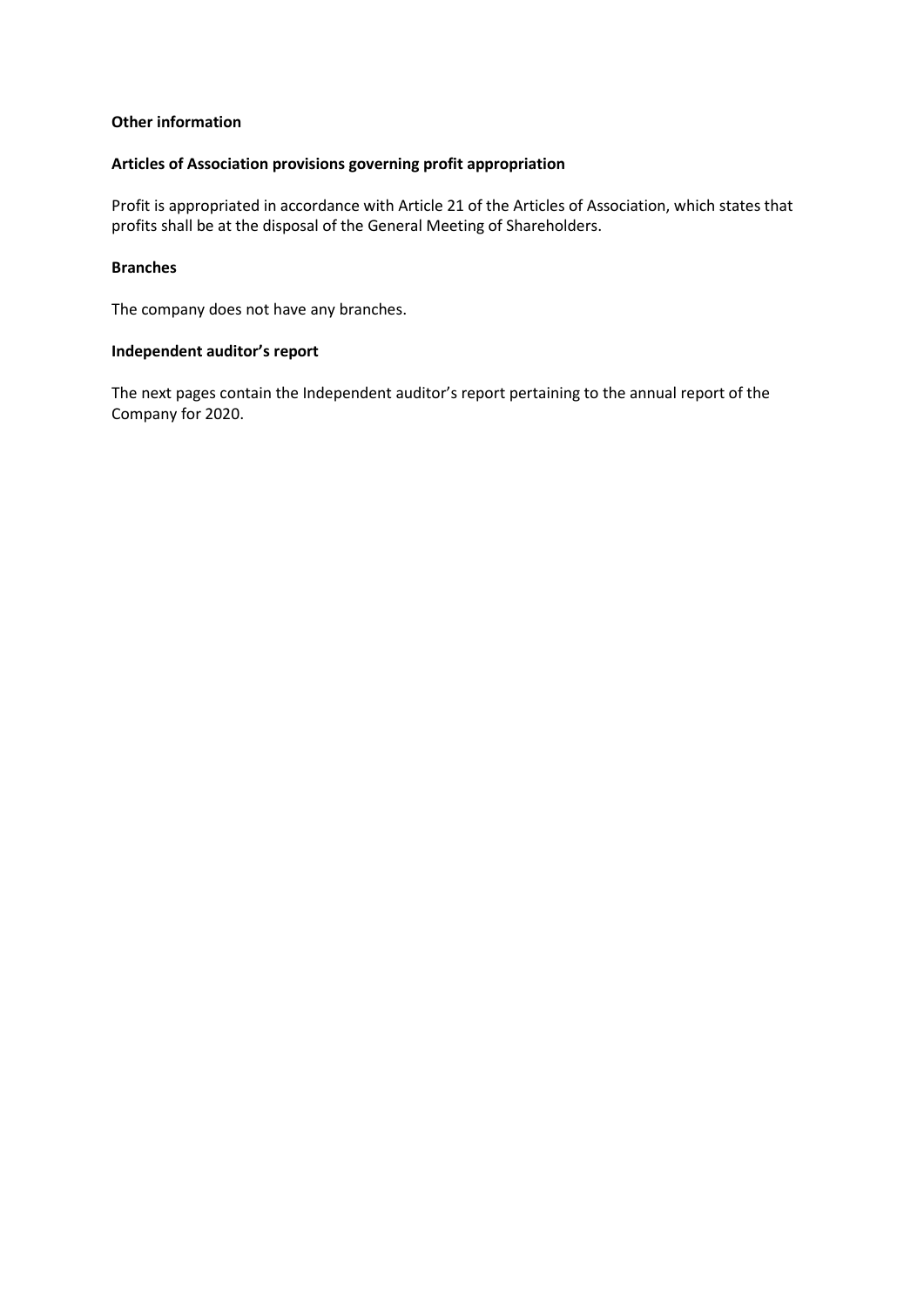# Independent auditor's report

To: the General Meeting of Shareholders and the Audit Committee of Unilever Finance Netherlands B.V.

## **Report on the audit of the financial statements 2020 included in the Annual Report**

## *Our opinion*

In our opinion the accompanying financial statements give a true and fair view of the financial position of Unilever Finance Netherlands B.V. as at 31 December 2020 and of its result for the period then ended in accordance with Part 9 of Book 2 of the Dutch Civil Code.

## *What we have audited*

We have audited the financial statements 2020 of Unilever Finance Netherlands B.V. ('the Company') based in Rotterdam.

The financial statements comprise:

- 1 the balance sheet as 31 December 2020;
- 2 the profit and loss account for the period ended 31 December 2020; and
- 3 the notes to the financial statements comprising a summary of the accounting policies and other explanatory information.

## *Basis for our opinion*

We conducted our audit in accordance with Dutch law, including the Dutch Standards on Auditing. Our responsibilities under those standards are further described in the 'Our responsibilities for the audit of the financial statements' section of our report.

We are independent of the Company in accordance with the 'Verordening inzake de onafhankelijkheid van accountants bij assurance-opdrachten' (ViO, Code of Ethics for Professional Accountants, a regulation with respect to independence) and other relevant independence regulations in the Netherlands. Furthermore, we have complied with the 'Verordening gedrags- en beroepsregels accountants' (VGBA, Dutch Code of Ethics).

We believe the audit evidence we have obtained is sufficient and appropriate to provide a basis for our opinion.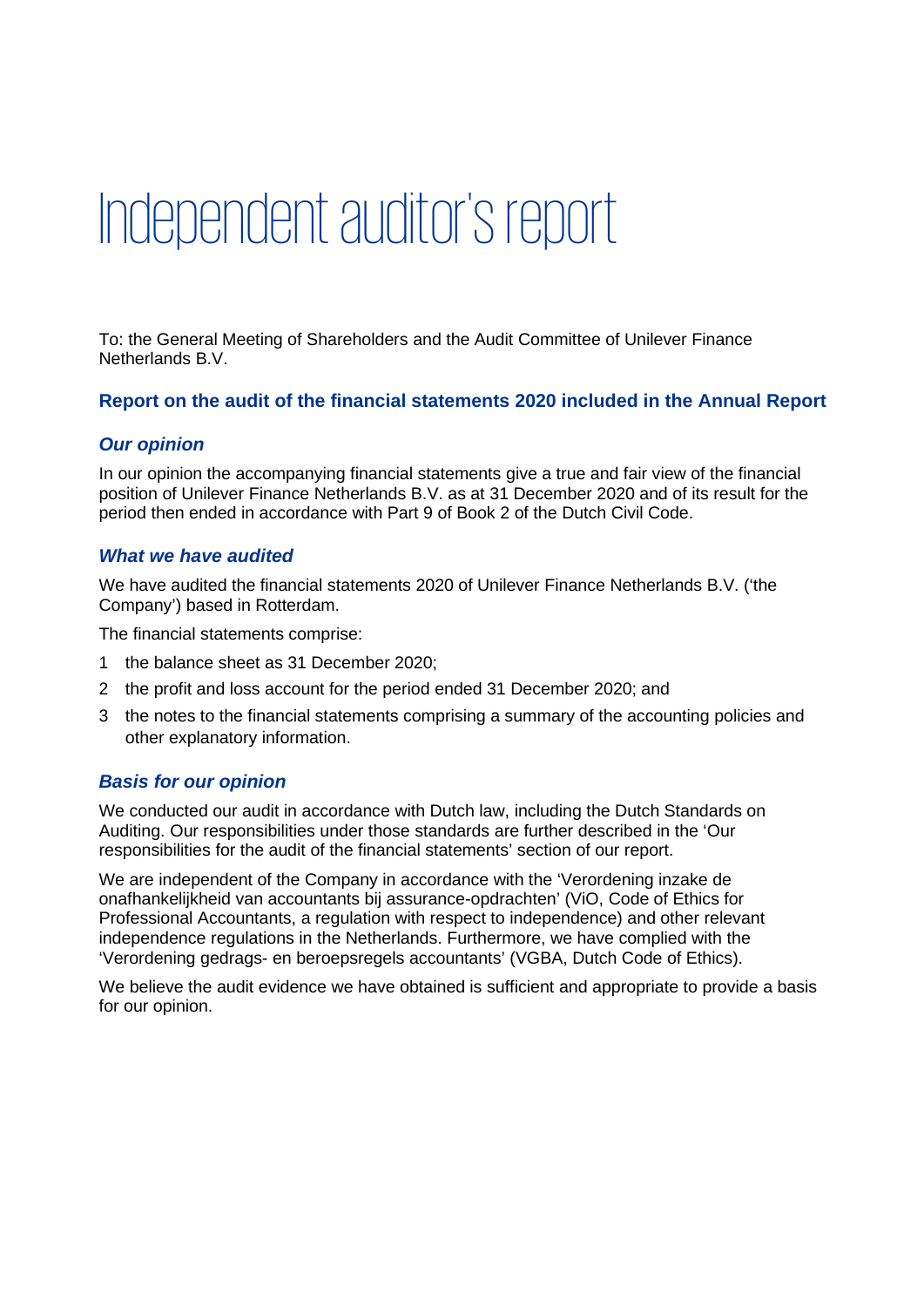## *Audit approach*

## *Summary*

## **Materiality**

— Materiality of EUR 100 million

— 0.9% of Total Assets

## **Key audit matters**

— Valuation of loans to Group companies

# **Opinion**

Unqualified

## *Materiality*

Based on our professional judgement we determined the materiality for the financial statements as a whole at EUR 100 million. The materiality is determined with reference to total assets (0.9%). We consider total assets as the most appropriate benchmark as the attention of the users of the financial statements tends to be focused on total assets as the entity is a financing company.

Based on our professional judgement, we have applied a lower materiality of EUR 0.1 million for the interest expense on bonds, with reference to the total interest expense.

We have also taken into account misstatements and/or possible misstatements that in our opinion are material for the users of the financial statements for qualitative reasons.

We agreed with the Audit Committee that uncorrected misstatements in excess of EUR 5 million which are identified during the audit, would be reported to them, as well as smaller misstatements that in our view must be reported on qualitative grounds*.* 

## *Our key audit matters*

Key audit matters are those matters that, in our professional judgement, were of most significance in our audit of the financial statements. We have communicated the key audit matters to the Audit Committee. The key audit matters are not a comprehensive reflection of all matters discussed.

These matters were addressed in the context of our audit of the financial statements as a whole and in forming our opinion thereon, and we do not provide a separate opinion on these matters.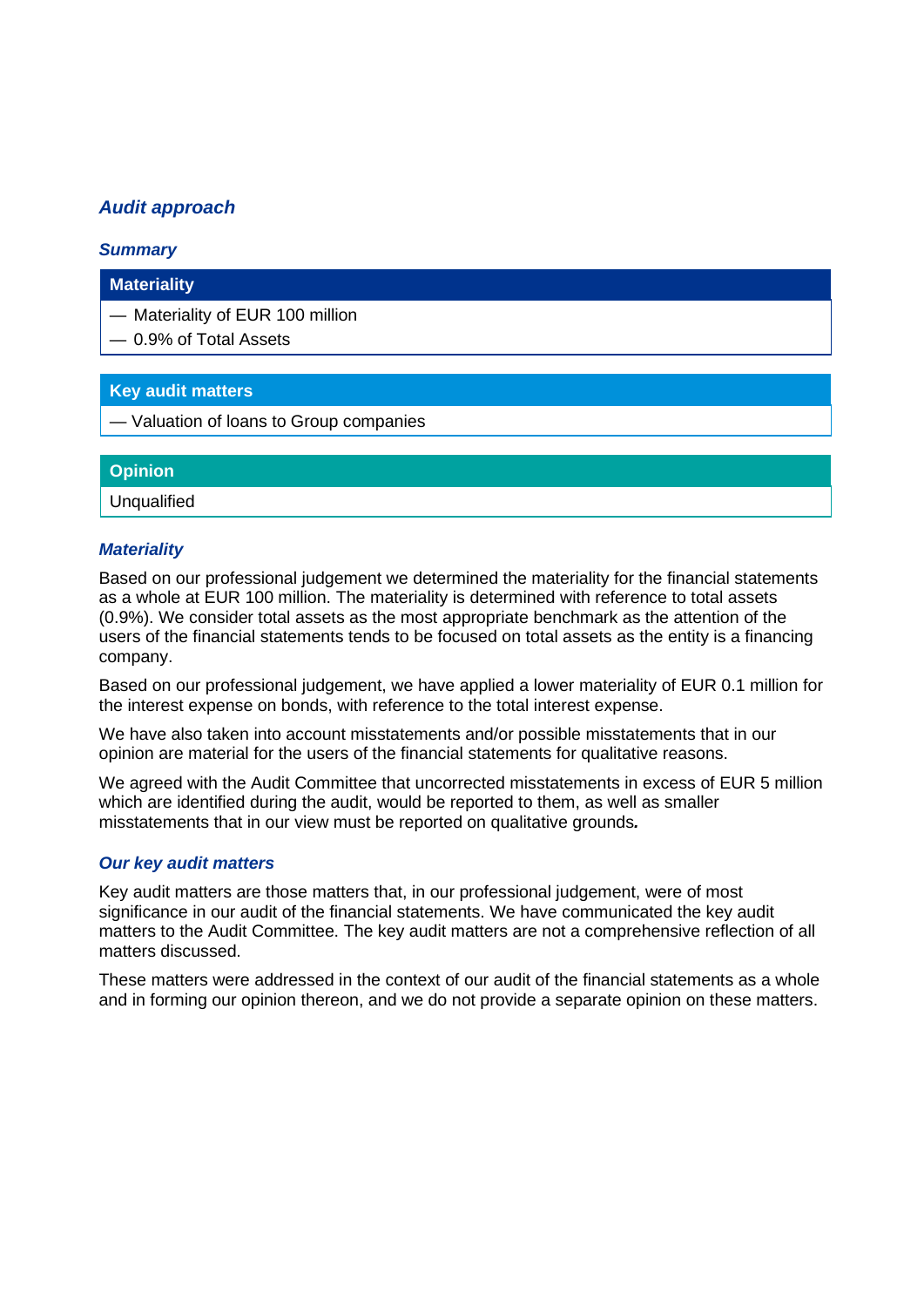## **Valuation of loans to Group companies**

#### **Description**

As disclosed in notes 1 and 2, the Company has provided a significant amount loans to Unilever Finance International AG which are valued at amortised cost less accumulated impairment losses. As at 31 December 2020, the carrying value of these loans to Unilever Finance International AG, amounted to EUR 11.7 billion.

The Company is dependent on the performance of Unilever Finance International AG for repayment of these loans to the Company and a risk exists with regard to the timely identification of objective indicators for impairment. Given the pervasive impact of the valuation of these loans as at 31 December 2020 to Group companies on the financial statements of the Company as a whole, we consider the valuation of these loans to Group companies to be a key audit matter.

## **Our response**

The following are the primary procedures we performed to address this this risk:

- We obtained an understanding of management's processes and controls implemented over the identification of objective indicators for impairment.
- We obtained and evaluated management's assessment whether there were objective indicators for impairment of the loans to Group companies.
- We analysed the financial performance and financial position of Unilever Finance International AG to determine whether Unilever Finance International AG has the ability to fulfil the contractual obligations to Unilever Finance Netherlands B.V.

## **Our observation**

The results of our testing were satisfactory and we considered the valuation of the loans to Group companies to be acceptable.

## **Report on the other information included in the Annual Report**

In addition to the financial statements and our auditor's report thereon, the Annual Report contains other information.

Based on the following procedures performed, we conclude that the other information:

- is consistent with the financial statements and does not contain material misstatements; and
- contains the information as required by Part 9 of Book 2 of the Dutch Civil Code.

We have read the other information. Based on our knowledge and understanding obtained through our audit of the financial statements or otherwise, we have considered whether the other information contains material misstatements.

By performing these procedures, we comply with the requirements of Part 9 of Book 2 of the Dutch Civil Code and the Dutch Standard 720. The scope of the procedures performed is less than the scope of those performed in our audit of the financial statements.

The Board of Directors is responsible for the preparation of the other information, including the information as required by Part 9 of Book 2 of the Dutch Civil Code.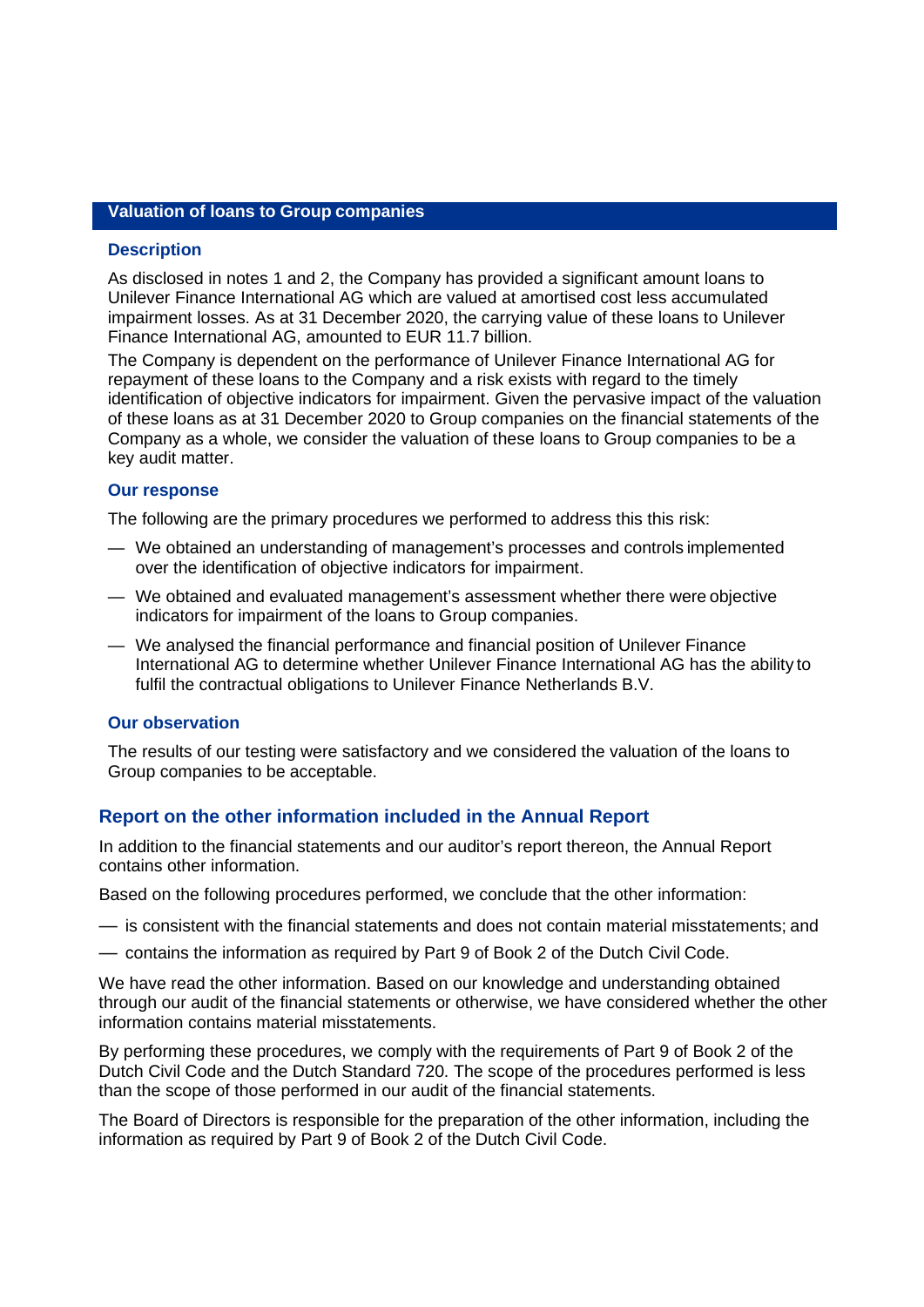## **Report on other legal and regulatory requirements**

## *Engagement*

We were engaged by the General Meeting of Shareholders as auditor of Unilever Finance Netherlands B.V. on 23 March 2021, as of the audit for the year 2020.

## *No prohibited non-audit services*

We have not provided prohibited non-audit services as referred to in Article 5(1) of the EU Regulation on specific requirements regarding statutory audits of public-interest entities.

## **Description of responsibilities regarding the financial statements**

## *Responsibilities of Board of Directors and the Audit Committee for the financial statements*

The Board of Directors is responsible for the preparation and fair presentation of the financial statements in accordance with Part 9 of Book 2 of the Dutch Civil Code. Furthermore, the Board of Directors is responsible for such internal control as management determines is necessary to enable the preparation of the financial statements that are free from material misstatement, whether due to fraud or error.

As part of the preparation of the financial statements, the Board of Directors is responsible for assessing the Company's ability to continue as a going concern. Based on the financial reporting frameworks mentioned, the Board of Directors should prepare the financial statements using the going concern basis of accounting unless the Board of Directors either intends to liquidate the Company or to cease operations, or has no realistic alternative but to do so. The Board of Directors should disclose events and circumstances that may cast significant doubt on the Company's ability to continue as a going concern in the financial statements.

The Audit Committee is responsible for overseeing the Company's financial reporting process.

## *Our responsibilities for the audit of the financial statements*

Our objective is to plan and perform the audit engagement in a manner that allows us to obtain sufficient and appropriate audit evidence for our opinion.

Our audit has been performed with a high, but not absolute, level of assurance, which means we may not detect all material errors and fraud during our audit.

Misstatements can arise from fraud or error and are considered material if, individually or in the aggregate, they could reasonably be expected to influence the economic decisions of users taken on the basis of these financial statements. The materiality affects the nature, timing and extent of our audit procedures and the evaluation of the effect of identified misstatements on our opinion.